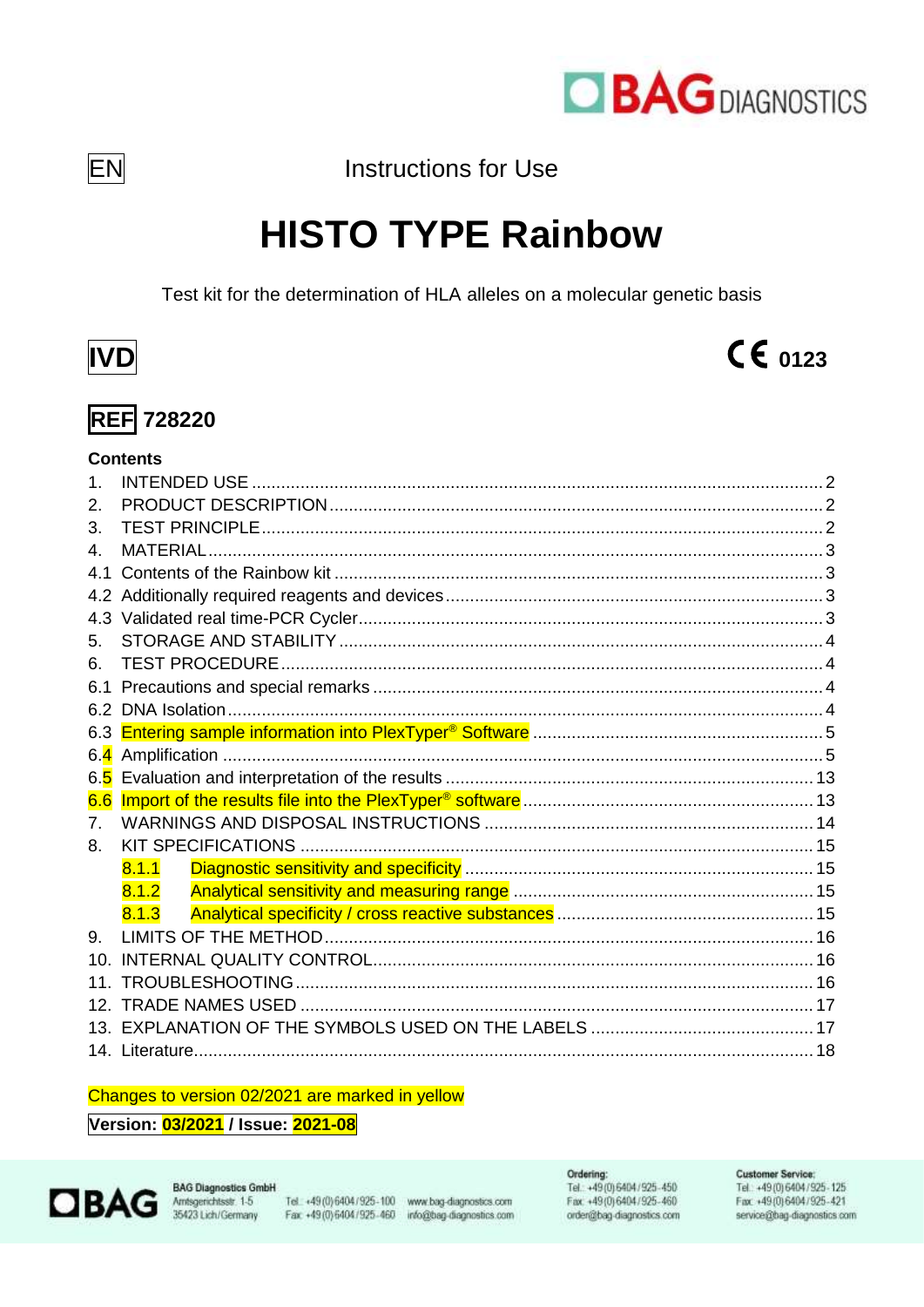#### <span id="page-1-0"></span>**1. INTENDED USE**

The intended use of the HISTO TYPE Rainbow kit is the identification of HLA Class I and II alleles using the CFX96 Touch™ Real-Time PCR Detection System for PCR amplification. HISTO TYPE Rainbow is an in vitro diagnostic test for tissue typing based on a molecular genetic basis (see Product Description).

#### <span id="page-1-1"></span>**2. PRODUCT DESCRIPTION**

HISTO TYPE Rainbow kits are used for the molecular genetic determination of HLA Class I and II alleles at 11 loci: HLA-A, B, C, DRB1/3/4/5, DQA1, DQB1, DPA1 & DPB1. Kits are designed to generally detect all alleles at the 11 loci; if any rare alleles are not detected the alleles are listed in Kit Specific Information documents (KSI) which are available from the download section of the BAG website. The primer and probe binding sites are listed there as well. The kit provides low to medium typing results of the common and well documented alleles using CWD list 2.1.0 which is largely based on CWD 2.0.0 list (1). The CWD list 2.1.0 used is available from the document download section of the BAG website. Confirmed diagnostic results of HLA alleles are a prerequisite for a successful organ transplantation.

### <span id="page-1-2"></span>**3. TEST PRINCIPLE**

The test is performed with genomic DNA as starting material. The DNA is amplified in a real-time PCR with sequence-specific primers (SSP). The primers were specially developed for the selective amplification of segments of specific HLA alleles or allele groups. The amplicons are detected using sequence-specific fluorescence dye-labelled hydrolysis probes (TaqMan®-probes), which increases the sensitivity and specificity of the test compared to the classical SSP.

If amplicons are present, the probes are hydrolysed by the Taq polymerase and a fluorescence signal is generated to enable detection of the amplicon. Five different wavelength ranges of fluorescence signals are measured by the optical detection unit of the real time PCR cycler. The presence of a positive reaction is determined primarily by the Cq point, which is the point where fluorescence signal increases beyond the baseline threshold. For amplification to be valid the amplification must also achieve a certain threshold of fluorescence at the end of the PCR process. This is to prevent false positive reactions.

Each PCR reaction also contains an internal amplification control (Human Growth Hormone gene (HGH)) which is detected in a specific fluorescent channel.

To distinguish positive reactions from negative or irrelevant amplifications the ratio of the Cq of the specific reaction compared to the Cq of the internal amplification is calculated. The thresholds for these Cq ratios (CqR) vary from reaction to reaction and hence the PlexTyper® software is required for the analysis of amplification data.



**BAG Diagnostics GmbH** Amtsgenichtsstr. 1-5 35423 Lich/Germany

Tel.: +49 (0) 6404 / 925-100 www.bag-diagnostics.com Fax: +49(0)6404/925-460 info@bag-diagnostics.com

Page 2 of 18

Ordering: Tel.: +49(0) 6404/925-450 Fax: +49(0)6404/925-460 order@bag-diagnostics.com **Customer Service**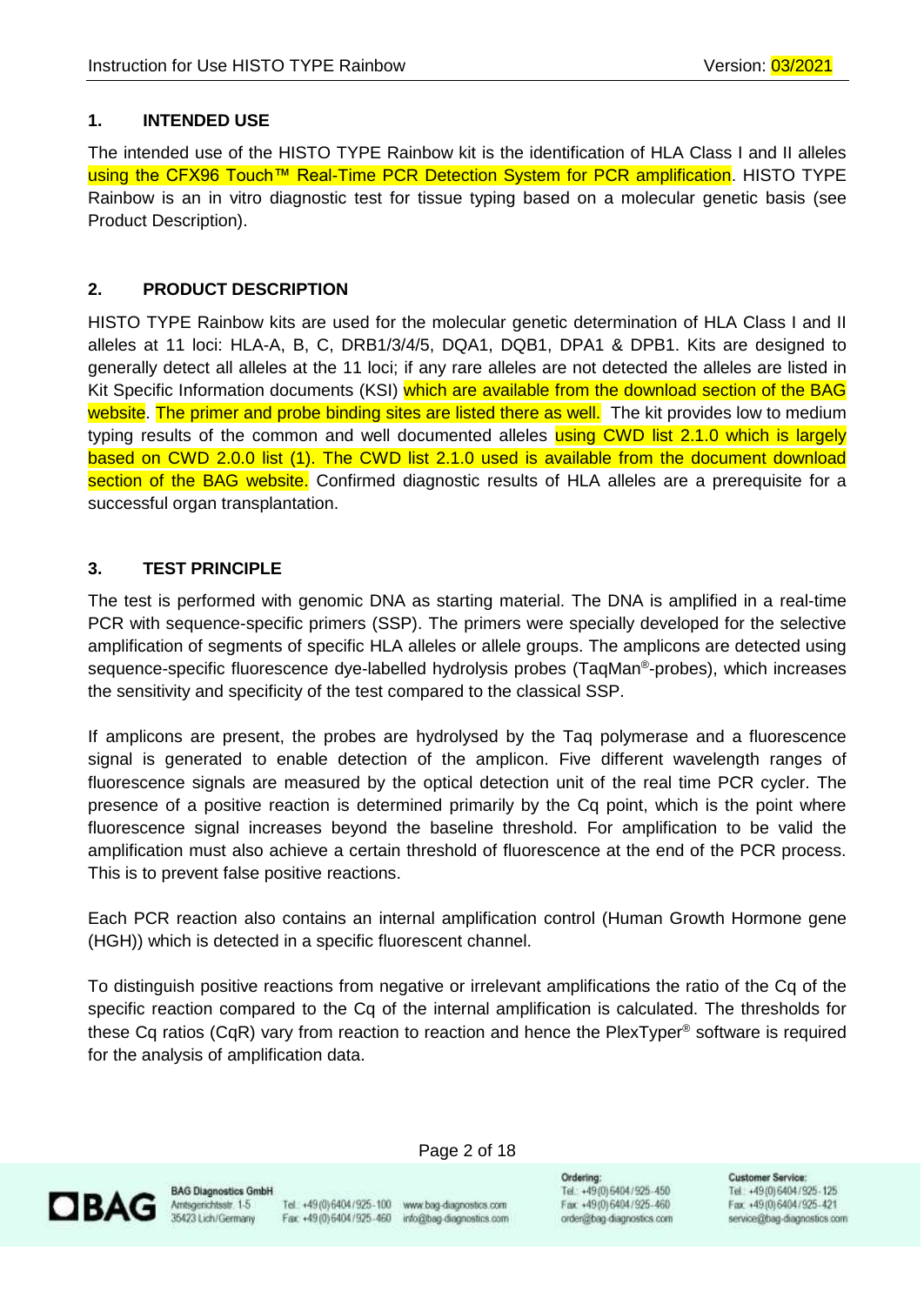#### <span id="page-2-0"></span>**4. MATERIAL**

#### <span id="page-2-1"></span>**4.1 Contents of the Rainbow kit**

- **10x 230 µl Plex Mix**, ready to use, contains dNTPs, Taq Polymerase, reaction buffer.
- **10x HISTO TYPE Rainbow plates** for HLA-typing. The pre-pipetted and dried reaction mixtures contain HLA-specific primers and probes as well as HGH-specific control primers and probes (oligomixes).
- **10x qPCR Seal**

#### <span id="page-2-2"></span>**4.2 Additionally required reagents and devices**

- Reagents for DNA isolation (validated extraction kits see 6.2)
- Real time-PCR Cycler (validated cycler see 4.3)
- Variable pipettes (0.5 1000 µl) and pipette tips
- Application spatula for qPCR Seal
- Molecular grade DNAse free water.
- Suitable plate centrifuge

#### <span id="page-2-3"></span>**4.3 Validated real time-PCR Cycler**

| <b>Real time-PCR Cycler</b>                           |
|-------------------------------------------------------|
| CFX96 Touch™ Real-Time PCR Detection System (Bio-Rad) |

The following fluorophores are used.

| <b>Fluorophore</b>                | Wave length in nm                |
|-----------------------------------|----------------------------------|
| <b>FAM</b>                        | Excitation: 495<br>Emission: 520 |
| CAL Fluor <sup>®</sup> Orange 560 | Excitation: 538<br>Emission: 559 |
| CAL Fluor <sup>®</sup> Red 610    | Excitation: 590<br>Emission: 610 |
| Quasar <sup>®</sup> 670           | Excitation: 647<br>Emission: 670 |
| Quasar <sup>®</sup> 705           | Excitation: 690<br>Emission: 705 |



**BAG Diagnostics GmbH** Amtsgerichtsstr. 1-5 35423 Lich/Germany

Tel.: +49 (0) 6404 / 925-100 www.bag-diagnostics.com Fax: +49(0)6404/925-460 info@bag-diagnostics.com

Page 3 of 18

Ordering: Tel.: +49(0) 6404/925-450 Fax: +49(0)6404/925-460 order@bag-diagnostics.com **Customer Service:**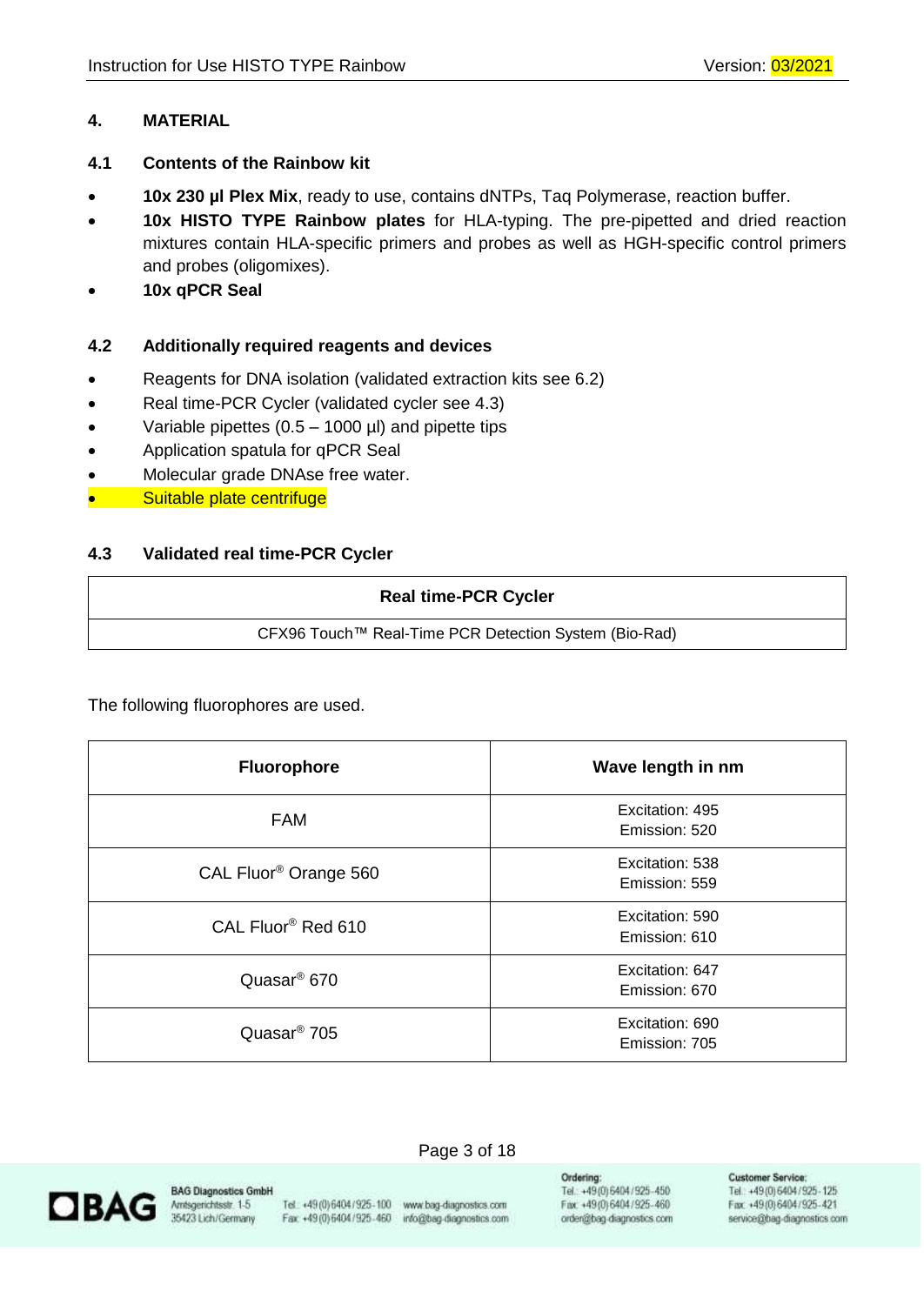## <span id="page-3-0"></span>**5. STORAGE AND STABILITY**

The kits are shipped on dry ice. All reagents must be stored at  $\leq$  -20°C in temperature-controlled devices. The expiry date is indicated on the label of each reagent. The expiry date indicated on the outer label refers to the reagent with the shortest stability contained in the kit. The freeze-thaw cycle testing has shown that up to 12 cycles for the Plex Mix has no detrimental effects on the quality of the kit.

## <span id="page-3-1"></span>**6. TEST PROCEDURE**

#### <span id="page-3-2"></span>**6.1 Precautions and special remarks**

Molecular genetic techniques are extremely sensitive methods and should only be performed by qualified personnel with experience in molecular genetic techniques.

Special precautions must be met to to avoid contamination and thus false reactions:

- ◆ Wear suitable gloves (preferably powder-free) during work.
- ◆ Use tips with filter insert or integrated stamp.
- ◆ Work in two different areas for pre-amplification (DNA-isolation, preparation of the reactions) and post-amplification (detection); use two separate rooms if possible.
- Use devices and other materials only at the respective workplaces and do not exchange them.

#### <span id="page-3-3"></span>**6.2 DNA Isolation**

The specimen material for the isolation of the genomic DNA must be sent in appropriate collection systems. For genomic material from whole blood use only EDTA or Citrate anticoagulants. The presence of Heparin may potentially inhibit the PCR reaction (2), therefore such collection systems are not suitable and must not be used. It is recommended to use  $\zeta \xi$  IvD certified kits for the DNA isolation.

#### Validated DNA Extraction Kits:

• Qiagen QIAamp DNA Blood Kits (columns)

Both, the manual isolation and automated DNA isolation (QIAcube) are validated.

If the standard method established in the laboratory shall be applied for isolation of gDNA without using one of the specified test kits, it must be validated by the user.

The HISTO TYPE Rainbow test requires 10 – 20 ng DNA per well. The purity indices must be in the following range:

- $OD_{260}/OD_{280}$  =  $> 1.5$  and < 2.0 Higher values are an indicator for the presence of RNA, lower values indicate protein contamination.
- $OD_{260} / OD_{230} =$  > 1,8 Lower values indicate contamination with carbohydrates, salts or organic solvents.

#### Page 4 of 18



**BAG Diagnostics GmbH** Amtsgenichtsstr. 1-5 35423 Lich/Germany

Tel.: +49 (0) 6404 / 925-100 www.bag-diagnostics.com Fax: +49(0)6404/925-460 info@bag-diagnostics.com

Ordering: Tel.: +49(0) 6404/925-450 Fax: +49(0)6404/925-460 order@bag-diagnostics.com **Customer Service**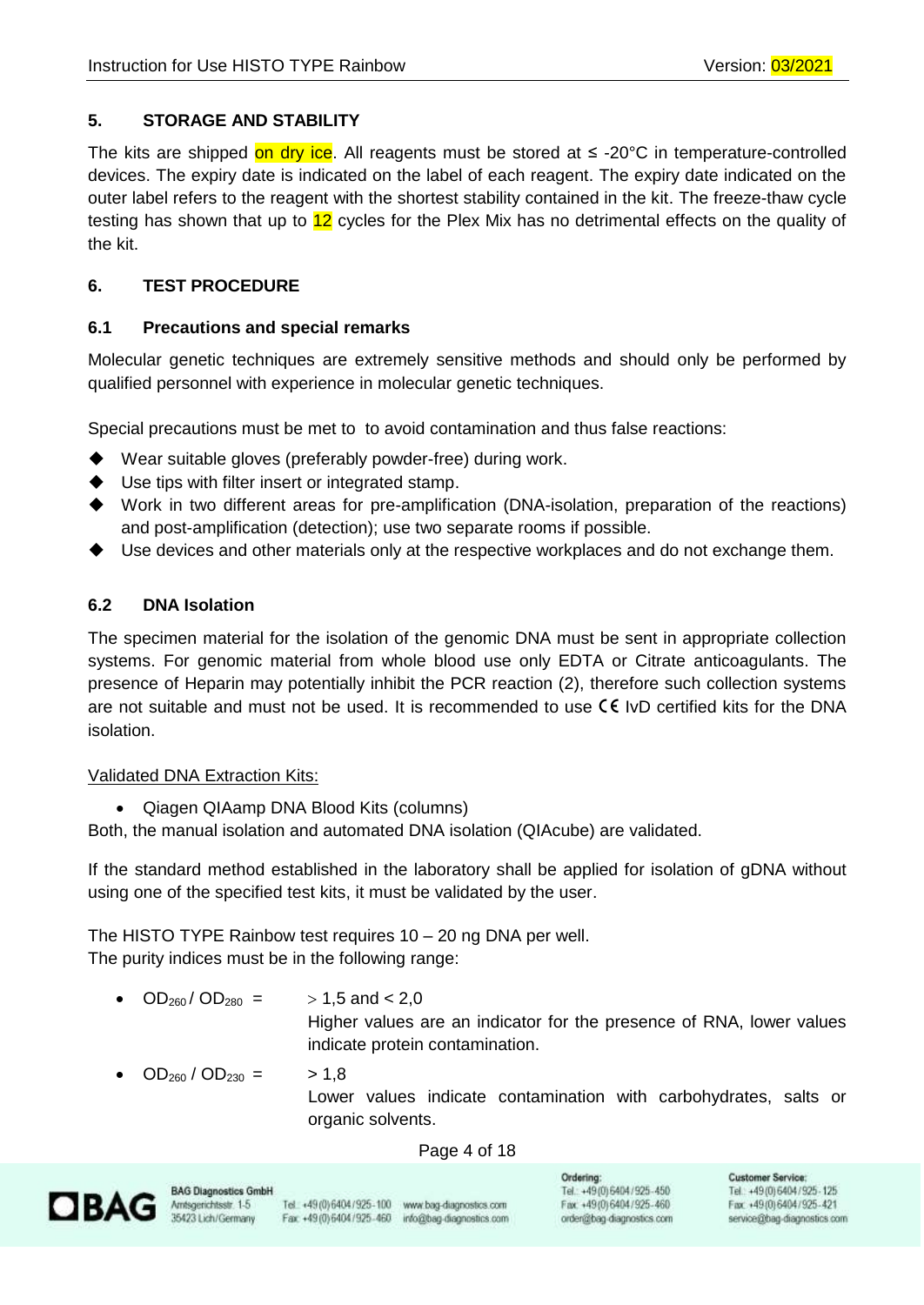#### <span id="page-4-0"></span>**6.3 Entering sample information into PlexTyper® Software**

It is mandatory to use PlexTyper® Software to analyse HISTO TYPE Rainbow data. It is advisable to enter the sample information into PlexTyper® before setting up the PCR amplification to obtain the unique RUN ID. All import files must be prefixed with a PT number.

When saving a test in PlexTyper®, the software assigns a Run ID to the test which is displayed in red in the summary window shown below. This is a consecutive number prefixed with PT (PT1, PT2, PT3….) which is linked to the sample identity and is used as a prefix on the PCR machine export file to correctly link the PCR export to the sample identity.

This Run ID should be used when setting up the file identity in the PCR machine. If the PCR xml export file is not pre-labelled with the RUN ID the file can be manually prefixed with the correct PT Run ID before import into PlexTyper® .

| PEJN                                      |                                        |           |                               |         |                                              |             |
|-------------------------------------------|----------------------------------------|-----------|-------------------------------|---------|----------------------------------------------|-------------|
| Summary                                   |                                        |           |                               |         |                                              |             |
| <b>Friarris</b>                           |                                        |           | Person ld 1                   |         |                                              |             |
| Sample (d)                                | <b>WITEST-T</b>                        |           | Sample Date                   |         | 13 July 2011                                 |             |
| Test lid                                  | <b>HY</b>                              |           | <b>Kit Details</b>            |         | HISTO TYPE Rambow CPR 728220 Let GT0021 RS14 |             |
| <b>LAUN SET</b>                           | <b>Admin</b>                           |           | Test Date                     |         |                                              |             |
| <b>KSI Comments</b>                       | <b>Tissue</b>                          |           | Cycler Fde                    |         |                                              |             |
| Sample Comments                           | Help.                                  |           | indrument id:                 |         |                                              |             |
| <b>Import Five</b>                        | <b>Tiest Plastform</b>                 | 41<br>-   | <b>M IN</b> Cycler Cross Fire |         | <b>Instrument Type</b>                       | <b>IDEX</b> |
|                                           | Convent * CWD: All Ennotations affeter |           |                               |         | Militipoches<br>sort by                      |             |
| Bearch 9.                                 |                                        | Search 21 |                               | Newch 3 | 呱                                            | $\infty$    |
| <b>CENTRAL PROPERTY</b>                   |                                        |           |                               |         |                                              |             |
| <b><i><u>Summary</u></i></b><br>Pasitives |                                        |           |                               |         |                                              |             |
|                                           |                                        |           |                               |         |                                              |             |
|                                           |                                        |           |                               |         |                                              | s           |
|                                           |                                        |           |                               |         |                                              |             |

#### <span id="page-4-1"></span>**6.4 PCR setup**

A pre-mix consisting of Plex Mix, water and DNA is made for the amplification that is subsequently dispensed in the wells 1-95. In well 96 there is the negative control (no template control  $=$  NTC) which should only contain water and Plex Mix.

- The reaction volume for each PCR preparation is 10 µl.
- For a single well the following reagents must be pipetted into a reaction tube:
	- **2 µl** Plex Mix
	- **1 µl** DNA specimen (10-20 ng/µl)
	- **7 µl** Molecular grade water

For other DNA concentrations the pre-mix has to be modified accordingly (see below).

A **negative control (NTC)** should be performed. Therefore prepare a PCR reaction with molecular grade water instead of DNA.

- **2 µl** Plex Mix
- **8 µl** Molecular grade water

#### Page 5 of 18



**BAG Diagnostics GmbH** Amtsgenichtsstr. 1-5 35423 Lich/Germany

Tel.: +49 (0) 6404 / 925-100 www.bag-diagnostics.com Fax: +49 (0) 6404 / 925 - 460 info@bag-diagnostics.com

Ordering: Tel.: +49(0) 6404/925-450 Fax: +49(0)6404/925-460 order@bag-diagnostics.com **Customer Service**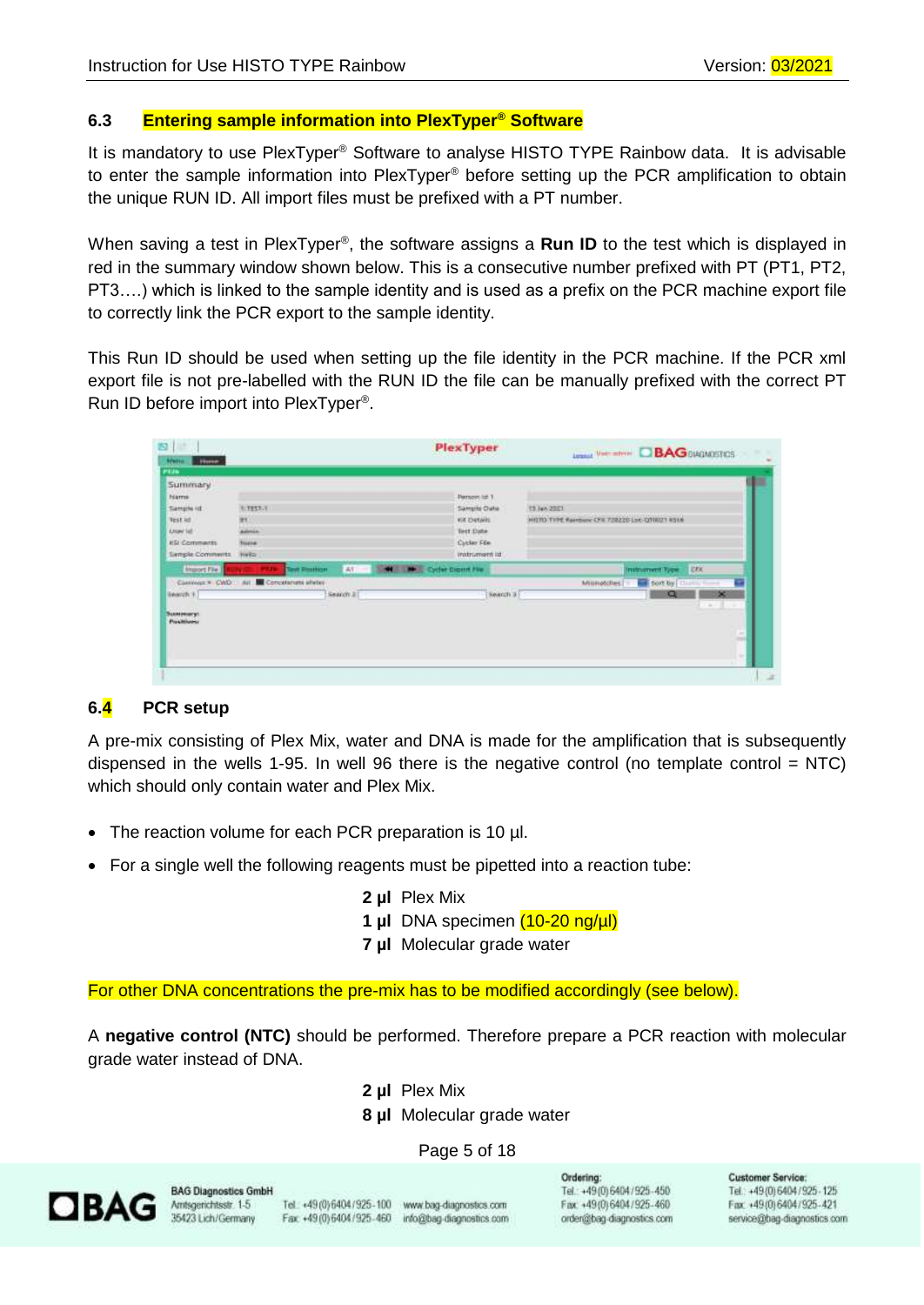#### **DNA concentration 10-20 ng/µl**

- Add 805 µl molecular grade water to the vial with 230 µl Plex Mix and mix (vortex briefly 1-3 sec).
- After mixing, pipette **10 µl** of the mix into the NTC well (well 96; position H12 -see also Figure 1 and 2).
- Then pipette **115 µl** DNA into the vial with the remaining Plex Mix-water-mixture and mix (vortex briefly  $1 - 3$  sec).
- Distribute 10 µl of the DNA/Plex Mix/water solution into each of the wells 1-95 of the HISTO TYPE Rainbow plate (please note figure 1 and 2). The NTC well (well 96; position H12) must not be filled with the DNA mix as this will cause the NTC to be positive and can invalidate the test!

#### **DNA with other concentrations**

- Add **8 µl** Molecular grade water and **2 µl** Plex Mix to the NTC (well H12). The NTC well (well 96; position H12) must not be filled with the DNA mix!
- Pipette the DNA and the molecular grade water into the remaining 228 µl Plex Mix according to the following table and mix (vortex briefly 1-3 sec).

Depending on the concentration of DNA, pipette the applicable volumes in the table below to the 228 µl Plex Mix remaining in the vial after setting up the NTC:

| Concentration of the DNA [ng/µl] | Molecular grade water [µl] | <b>DNA volume [µl]</b> |
|----------------------------------|----------------------------|------------------------|
| $2$ to 4                         | <b>350</b>                 | 570                    |
| $5$ to $9$                       | 690                        | <b>230</b>             |
| 10 to 19                         | 805                        | 115                    |
| 20 to 39                         | 860                        | 60                     |
| 40 to 79                         | 890                        | 30                     |
| 80 to 150                        | 905                        | 15                     |
| 151 to 200                       | 912                        |                        |

• Distribute **10 µl** of the DNA-Plex Mix-water solution into each of the wells 1-95 of the HISTO TYPE Rainbow plate.

**Please note:** When pipetting into the PCR wells it is important not to allow the pipette tip to contact the dried mix (dyed blue) in the bottom of the well. It is advisable to pipette to the side of the well to allow the 10 µl to mix by gravity with the dried mix (see Figure 1).



**BAG Diagnostics GmbH** Amtsgenichtsstr. 1-5 35423 Lich/Germany

Tel.: +49 (0) 6404 / 925-100 www.bag-diagnostics.com Fax: +49(0)6404/925-460 info@bag-diagnostics.com

Page 6 of 18

Ordering: Tel.: +49(0) 6404/925-450 Fax: +49(0)6404/925-460 order@bag-diagnostics.com **Customer Service**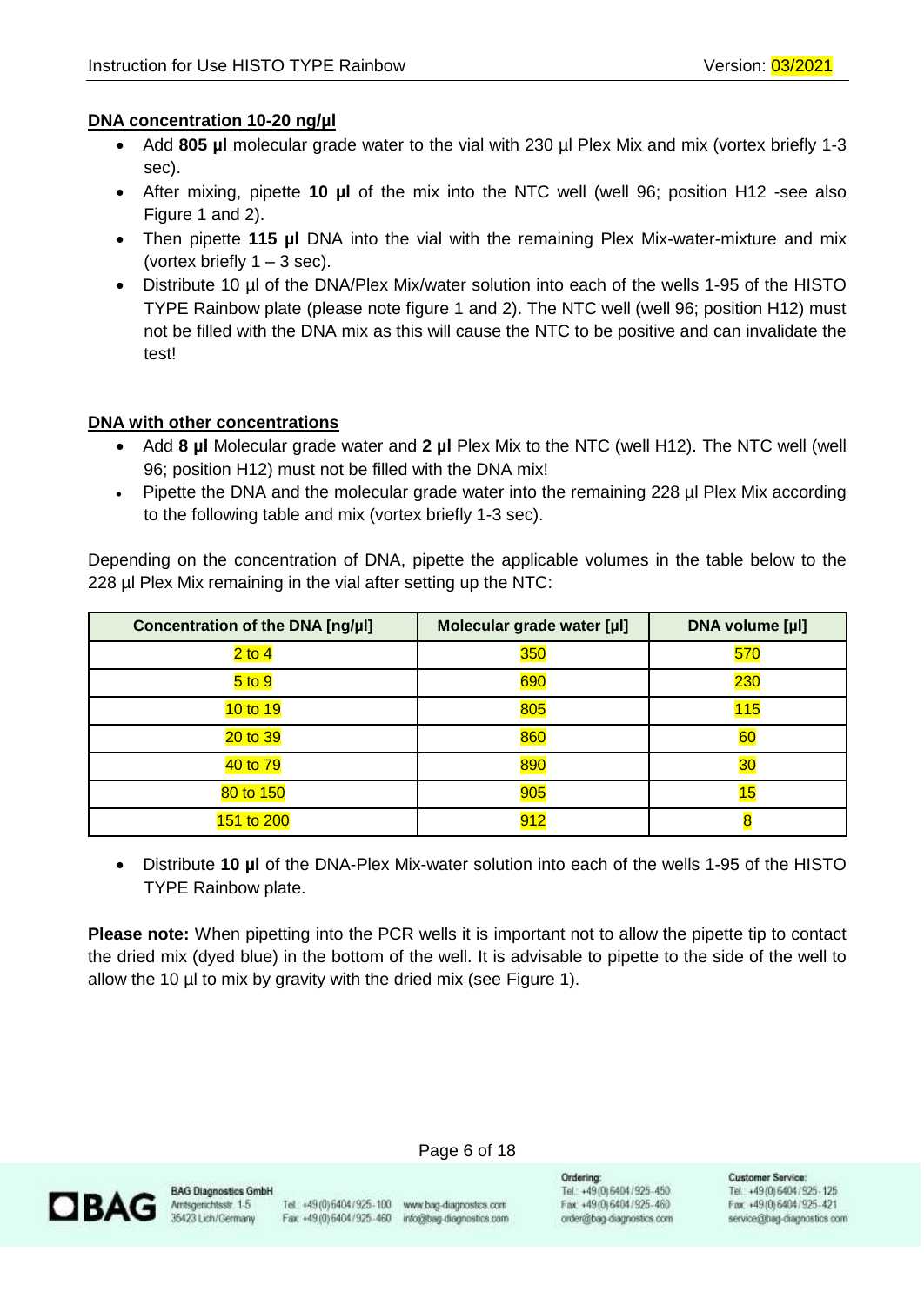

Figure 1



Figure 2: HISTO TYPE Rainbow plate. In wells A1 to G12 are the dried specific mixes (blue coloured). In well H12 there is the dried NTC (also blue).

Seal the PCR plate with the supplied qPCR seal and briefly spin the liquid down. Make sure that the plate is **completely sealed**, particularly at the edge of the plate. The seal must be free of bubbles to prevent evaporation during PCR. Make sure that the liquid has contacted the dried mix and there are **no bubbles** or air gaps in the reaction wells. If bubbles appear, gently tap the tubes on the laboratory bench to remove them, or preferably briefly spin it down (10 sec). Place the sealed PCR plate in the CFX instrument.

### **Note:** Please make sure that you place the reaction plate into the cycler in the correct orientation as shown in Figure 2 above where the NTC well is in the bottom right corner, position H12.

#### **6.5 Cycler settings and PCR run**

#### **PCR-Program (included in the Rainbow templates)**

| <b>Step</b>              | Time [s] | Temperature [°C] | Ramp rate [°C/s] | Plate read | Cycles |
|--------------------------|----------|------------------|------------------|------------|--------|
| Initial activation       | 120      | 96               | 2.5              |            |        |
| Denaturation             | 5        | 98               | 2.5              | -          |        |
| Annealing +<br>Extension | 25       | 68               | 2.2              |            | 13     |
| Denaturation             | 5        | 98               | 2.5              |            |        |
| Annealing +<br>Extension | 25       | 68               |                  | Yes        | 37     |

**Note** With the CFX96 Touch™ Real-Time PCR Detection System a **modified heating rate** of the device (ramp rate) must be used. These are listed in the PCR program table above ("Ramp rate" column).

Page 7 of 18



**BAG Diagnostics GmbH** Amtsgenichtsstr. 1-5 35423 Lich/Germany

Tel.: +49 (0) 6404 / 925-100 www.bag-diagnostics.com Fax: +49(0)6404/925-460 info@bag-diagnostics.com

Ordering: Tel.: +49(0) 6404/925-450 Fax: +49(0)6404/925-460 order@bag-diagnostics.com

#### **Customer Service**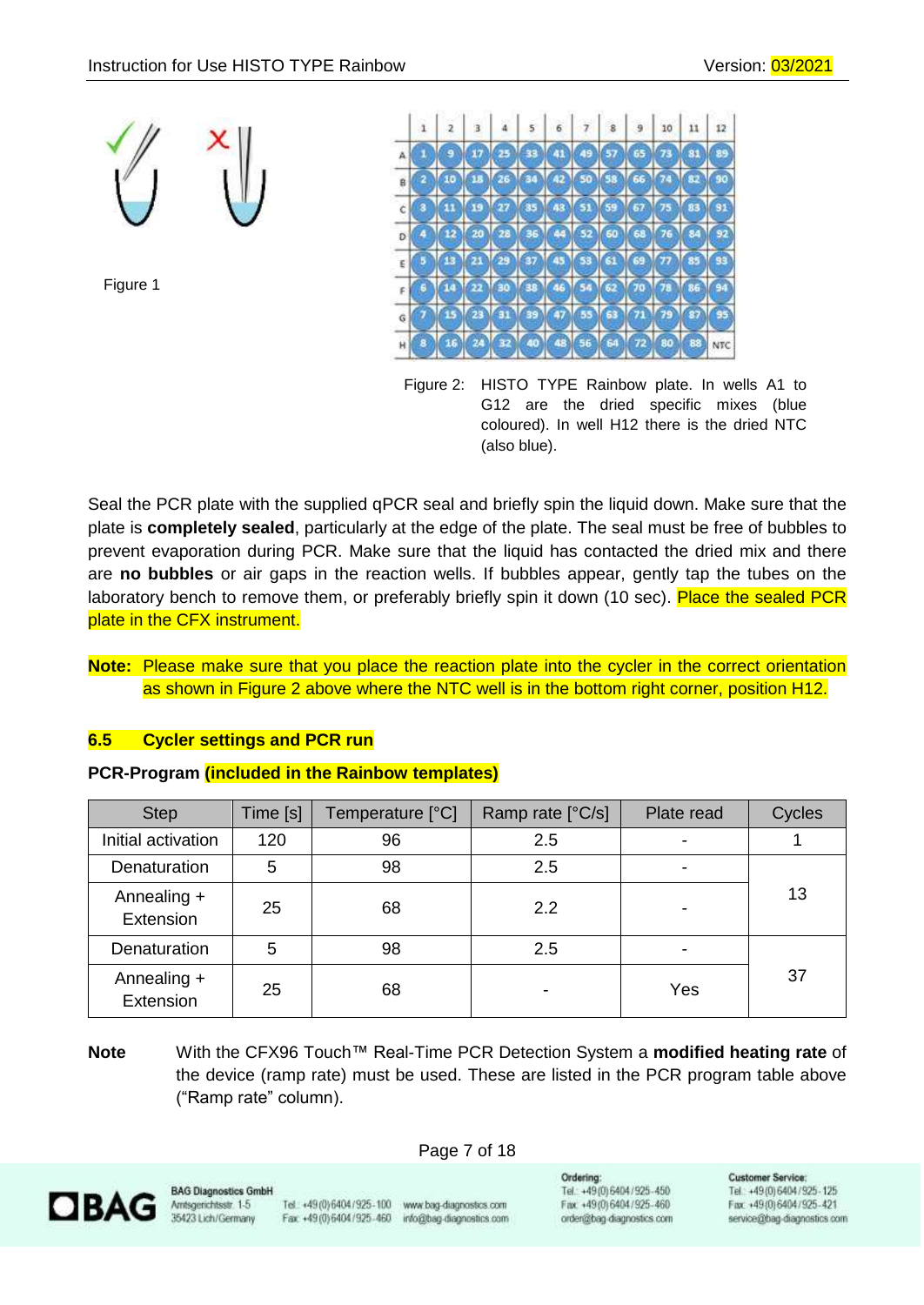#### **Perform the real-time PCR run from a connected PC.**

It is strongly recommended to use the Rainbow templates for the PCR protocol and plate layout which are available from the download section of BAG Diagnostics website. These contain the correct amplification parameters and cycler settings. They should be saved to the following or a similar path:

Template default path:

C:\Users\Public\Documents\Bio-Rad\CFX\Users\admin\ExpressLoad

The express load path may differ depending on the Bio-Rad software settings and can be obtained inside the Bio-Rad Maestro software.

| User<br>Detected In          | Run<br>Tools<br>Select User             | Windows                          |                       |                                                                                                                                                                                                                  |                                                                                                                                                                                |                                                                                                                                                                                                                                                                                          |
|------------------------------|-----------------------------------------|----------------------------------|-----------------------|------------------------------------------------------------------------------------------------------------------------------------------------------------------------------------------------------------------|--------------------------------------------------------------------------------------------------------------------------------------------------------------------------------|------------------------------------------------------------------------------------------------------------------------------------------------------------------------------------------------------------------------------------------------------------------------------------------|
|                              |                                         |                                  |                       |                                                                                                                                                                                                                  |                                                                                                                                                                                |                                                                                                                                                                                                                                                                                          |
|                              |                                         |                                  |                       |                                                                                                                                                                                                                  |                                                                                                                                                                                |                                                                                                                                                                                                                                                                                          |
|                              | Change Password                         |                                  |                       |                                                                                                                                                                                                                  |                                                                                                                                                                                |                                                                                                                                                                                                                                                                                          |
| G                            | User Prefer prces                       |                                  |                       |                                                                                                                                                                                                                  |                                                                                                                                                                                |                                                                                                                                                                                                                                                                                          |
|                              | User Administration                     |                                  |                       |                                                                                                                                                                                                                  |                                                                                                                                                                                |                                                                                                                                                                                                                                                                                          |
|                              |                                         |                                  |                       |                                                                                                                                                                                                                  |                                                                                                                                                                                |                                                                                                                                                                                                                                                                                          |
|                              |                                         |                                  |                       |                                                                                                                                                                                                                  |                                                                                                                                                                                |                                                                                                                                                                                                                                                                                          |
| <b>User Preferences</b>      |                                         |                                  |                       |                                                                                                                                                                                                                  | □                                                                                                                                                                              | ×                                                                                                                                                                                                                                                                                        |
| Files                        |                                         |                                  |                       |                                                                                                                                                                                                                  |                                                                                                                                                                                |                                                                                                                                                                                                                                                                                          |
|                              |                                         |                                  |                       |                                                                                                                                                                                                                  |                                                                                                                                                                                |                                                                                                                                                                                                                                                                                          |
|                              |                                         |                                  |                       |                                                                                                                                                                                                                  |                                                                                                                                                                                |                                                                                                                                                                                                                                                                                          |
|                              |                                         |                                  |                       |                                                                                                                                                                                                                  |                                                                                                                                                                                | 111                                                                                                                                                                                                                                                                                      |
| Data File:                   |                                         |                                  |                       |                                                                                                                                                                                                                  |                                                                                                                                                                                | in.                                                                                                                                                                                                                                                                                      |
| Gene Study:                  |                                         |                                  |                       |                                                                                                                                                                                                                  |                                                                                                                                                                                | $\overline{1}$                                                                                                                                                                                                                                                                           |
| File Selection for Run Setup |                                         |                                  |                       |                                                                                                                                                                                                                  |                                                                                                                                                                                |                                                                                                                                                                                                                                                                                          |
| Protocol:                    |                                         |                                  |                       |                                                                                                                                                                                                                  |                                                                                                                                                                                |                                                                                                                                                                                                                                                                                          |
| Plate (96 Well):             |                                         |                                  |                       |                                                                                                                                                                                                                  |                                                                                                                                                                                |                                                                                                                                                                                                                                                                                          |
| Plate (384 Well):            |                                         |                                  |                       |                                                                                                                                                                                                                  |                                                                                                                                                                                | H.                                                                                                                                                                                                                                                                                       |
|                              |                                         |                                  |                       |                                                                                                                                                                                                                  |                                                                                                                                                                                |                                                                                                                                                                                                                                                                                          |
|                              |                                         |                                  |                       |                                                                                                                                                                                                                  |                                                                                                                                                                                |                                                                                                                                                                                                                                                                                          |
|                              | Prefix:                                 | Part 1:                          | Part 2:               | Part 3:                                                                                                                                                                                                          | Suffix:                                                                                                                                                                        |                                                                                                                                                                                                                                                                                          |
|                              |                                         |                                  |                       | <b>Instrument Name</b><br>$\overline{\phantom{a}}$                                                                                                                                                               |                                                                                                                                                                                |                                                                                                                                                                                                                                                                                          |
| Data File Name:              |                                         | User                             | Date                  |                                                                                                                                                                                                                  |                                                                                                                                                                                |                                                                                                                                                                                                                                                                                          |
|                              | Protocol:<br>Plate:<br>Plate (48 Well): | Default Folder for File Creation | Bio-Rad Service Login | C:\Users\Public\Documents\Bio-Rad\CFX\Users\admin<br>C:\Users\Public\Documents\Bio-Rad\CFX\Users\admin<br>C:\Users\Public\Documents\Bio-Rad\CFX\Users\admin<br>C:\Users\Public\Documents\Bio-Rad\CFX\Users\admin | C:\Users\Public\Documents\Bio-Rad\CFX\Users\admin\ExpressLoad\CFX_2stepAmp.prcl<br>C:\Users\Public\Documents\Bio-Rad\CFX\Users\admin\ExpressLoad\Quick Plate_48 wells_FAM.pltd | A Protocol [111] Plate   Data Analysis   Gene Expression   QC   Guitom Export<br>C:\Users\Public\Documents\Bio-Rad\CFX\Users\admin\ExpressLoad\Quick Plate_96 wells_SYBR Only.pltd<br>C:\Users\Public\Documents\Bio-Rad\CFX\Users\admin\ExpressLoad\Quick Plate_384 wells_SYBR Only.pltd |



**BAG Diagnostics GmbH** Amtsgerichtsstr. 1-5<br>35423 Lich/Germany

Tel.: +49 (0) 6404 / 925-100 www.bag-diagnostics.com Fax: +49(0)6404/925-460 info@bag-diagnostics.com

Page 8 of 18

Ordering: Tel.: +49(0)6404/925-450 Fax: +49(0)6404/925-460 order@bag-diagnostics.com

#### **Customer Service:**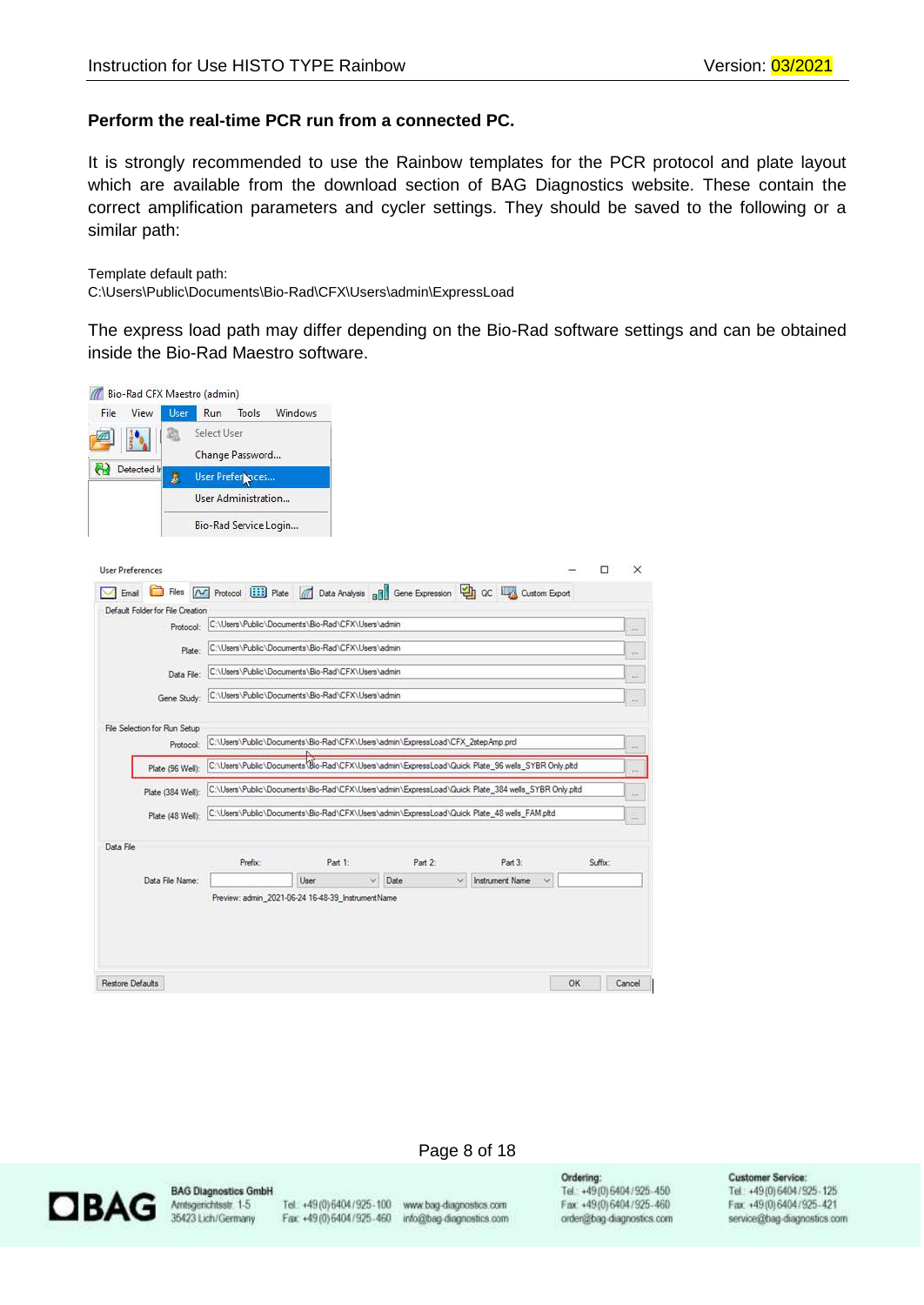Then the Rainbow templates for the PCR protocol and plate layout can be selected from the express load menu in the run setup of the CFX Maestro software.

| File | View | User | <b>Run</b> |              | Tools Windows    | Help |
|------|------|------|------------|--------------|------------------|------|
|      |      |      |            |              | User-defined Run |      |
|      |      |      |            | PrimePCR Run |                  |      |

For the protocol choose the "**rainbow.pcrl**" template from the **Express Load** dropdown menu:





**BAG Diagnostics GmbH** Amtsgerichtsstr. 1-5 35423 Lich/Germany

Tel.: +49 (0) 6404 / 925-100 www.bag-diagnostics.com Fax: +49(0)6404/925-460 info@bag-diagnostics.com

Page 9 of 18

Ordering:

Tel.: +49(0)6404/925-450 Fax: +49(0)6404/925-460 order@bag-diagnostics.com

#### **Customer Service:**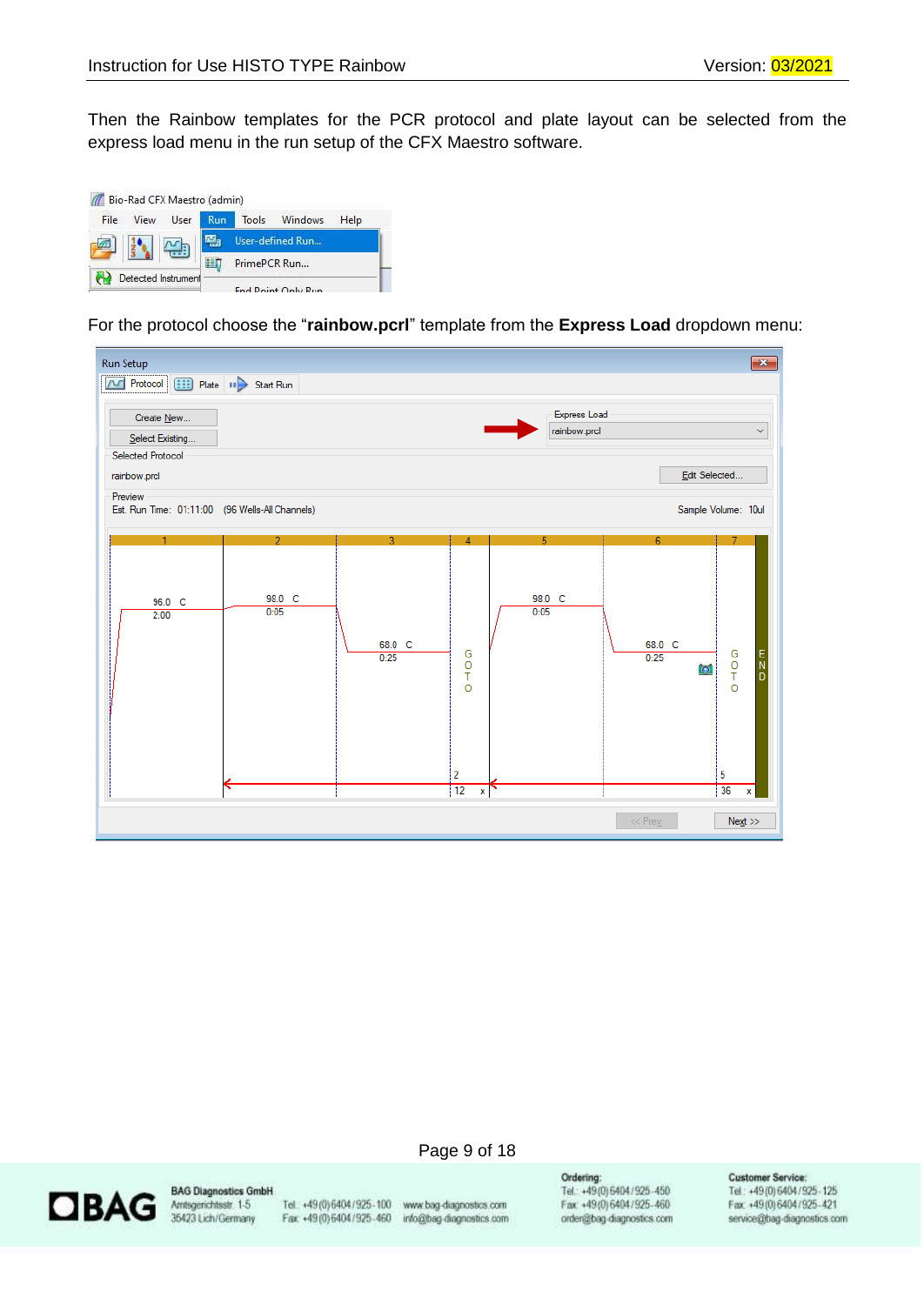By clicking on "**Edit Selected**" the details of the program are shown and the program can be edited (**which should not be done if the template is used!**):

| Settings Tools<br>File         |                                             |                                                   |                           |                |                | $\overline{\mathbf{r}}$ |
|--------------------------------|---------------------------------------------|---------------------------------------------------|---------------------------|----------------|----------------|-------------------------|
| H<br>Insert Step After<br>- 12 | - Sample Volume 10                          | ul Est. Run Time 01:11:00<br>D                    |                           | и              | п              |                         |
| $\frac{777}{200}$ C            | 98.D C<br>0.05                              | 68.0 C<br>0,25                                    | $0 - 0$<br>e.             | 98.0 C<br>0.05 | 68.0 C<br>0.25 | 中の中<br>m                |
|                                |                                             |                                                   | $\overline{z}$<br>12<br>W |                |                | 5<br>36                 |
| And huest Step                 | $C$ for $2.00$<br>36.0<br>2 98.0 C for 0.05 | Slow Ramp Rate to 2.5 C per second                |                           |                |                |                         |
| <b>Tel Insert Gradent</b>      | 3 68.0 C for 0.25                           | Slow Ramp Rate to 2.5 C per second                |                           |                |                |                         |
| hsert GOTO                     | 60102 12<br>$\frac{1}{2}$                   | Slow Ramp Rate to 22 C per second<br>more firries |                           |                |                |                         |
| huert Met Curve                | 5 98.0<br>C: for 0.05<br>6 68.0 C for 0:25  | Slow Ramp Rate to 2.5 C per second                |                           |                |                |                         |
| <b>Add Flate Read to Step:</b> | + Plate Read<br>$-36$<br>7 00105            | more firms.                                       |                           |                |                |                         |
| Step Options                   | <b>END</b>                                  |                                                   |                           |                |                |                         |
| Delate Step                    |                                             |                                                   |                           |                |                |                         |
|                                |                                             |                                                   |                           |                | OK             | Cancel                  |

For the plate choose the "**rainbow.pltd**" template from the **Express Load** dropdown menu

| <b>Run Setup</b> |                                          |                                       |                    |     |            |            |                |                      |                     |            |               | $\mathbf{x}$            |
|------------------|------------------------------------------|---------------------------------------|--------------------|-----|------------|------------|----------------|----------------------|---------------------|------------|---------------|-------------------------|
| $\sim$           |                                          | Protocol [111] Plate   11 > Start Run |                    |     |            |            |                |                      |                     |            |               |                         |
|                  | Create New                               |                                       |                    |     |            |            |                |                      | <b>Express Load</b> |            |               |                         |
|                  |                                          |                                       |                    |     |            |            |                |                      | rainbow.pltd        |            |               | $\checkmark$            |
|                  | Select Existing<br><b>Selected Plate</b> |                                       |                    |     |            |            |                |                      |                     |            |               |                         |
|                  |                                          |                                       |                    |     |            |            |                |                      |                     |            |               |                         |
| rainbow.pltd     |                                          |                                       |                    |     |            |            |                |                      |                     |            | Edit Selected |                         |
| Preview          |                                          |                                       |                    |     |            |            |                |                      |                     |            |               |                         |
| Fluorophores:    |                                          |                                       | FAM, HEX, ROX, Cy5 |     |            |            |                | Plate Type: BR White |                     |            |               | Scan Mode: All Channels |
|                  | 1                                        | $\overline{2}$                        | 3                  | 4   | 5          | 6          | $\overline{7}$ | 8                    | 9                   | 10         | 11            | 12                      |
| A                | Unk                                      | <b>Unk</b>                            | Unk                | Unk | Unk        | Unk        | Unk            | Unk                  | Unk                 | Unk        | Unk           | <b>Unk</b>              |
| B                | Unk                                      | <b>Unk</b>                            | Unk                | Unk | Unk        | Unk        | <b>Unk</b>     | Unk                  | Unk                 | Unk        | Unk           | <b>Unk</b>              |
| c                | Unk                                      | Unk                                   | Unk                | Unk | Unk        | Unk        | <b>Unk</b>     | Unk                  | Unk                 | <b>Unk</b> | Unk           | <b>Unk</b>              |
| D                | Unk                                      | <b>Unk</b>                            | Unk                | Unk | Unk        | Unk        | Unk            | Unk                  | <b>Unk</b>          | <b>Unk</b> | Unk           | Unk                     |
| E                | Unk                                      | <b>Unk</b>                            | Unk                | Unk | <b>Unk</b> | <b>Unk</b> | <b>Unk</b>     | Unk                  | <b>Unk</b>          | <b>Unk</b> | Unk           | <b>Unk</b>              |
| F                | Unk                                      | Unk                                   | Unk                | Unk | Unk        | Unk        | <b>Unk</b>     | Unk                  | Unk                 | <b>Unk</b> | Unk           | <b>Unk</b>              |
| G                | Unk                                      | Unk                                   | Unk                | Unk | Unk        | Unk        | <b>Unk</b>     | Unk                  | Unk                 | <b>Unk</b> | Unk           | <b>Unk</b>              |
| Н                | Unk                                      | <b>Unk</b>                            | <b>Unk</b>         | Unk | <b>Unk</b> | Unk        | <b>Unk</b>     | Unk                  | <b>Unk</b>          | <b>Unk</b> | Unk           | Unk.                    |
|                  |                                          |                                       |                    |     |            |            |                |                      |                     | << Prev    |               | Next                    |

#### Page 10 of 18



**BAG Diagnostics GmbH** Amtsgerichtsstr. 1-5<br>35423 Lich/Germany

Tel.: +49 (0) 6404 / 925-100 www.bag-diagnostics.com Fax: +49 (0) 6404 / 925-460 info@bag-diagnostics.com

Ordering:<br>Tel.: +49(0)6404/925-450 Fax: +49(0)6404/925-460 order@bag-diagnostics.com

#### **Customer Service:**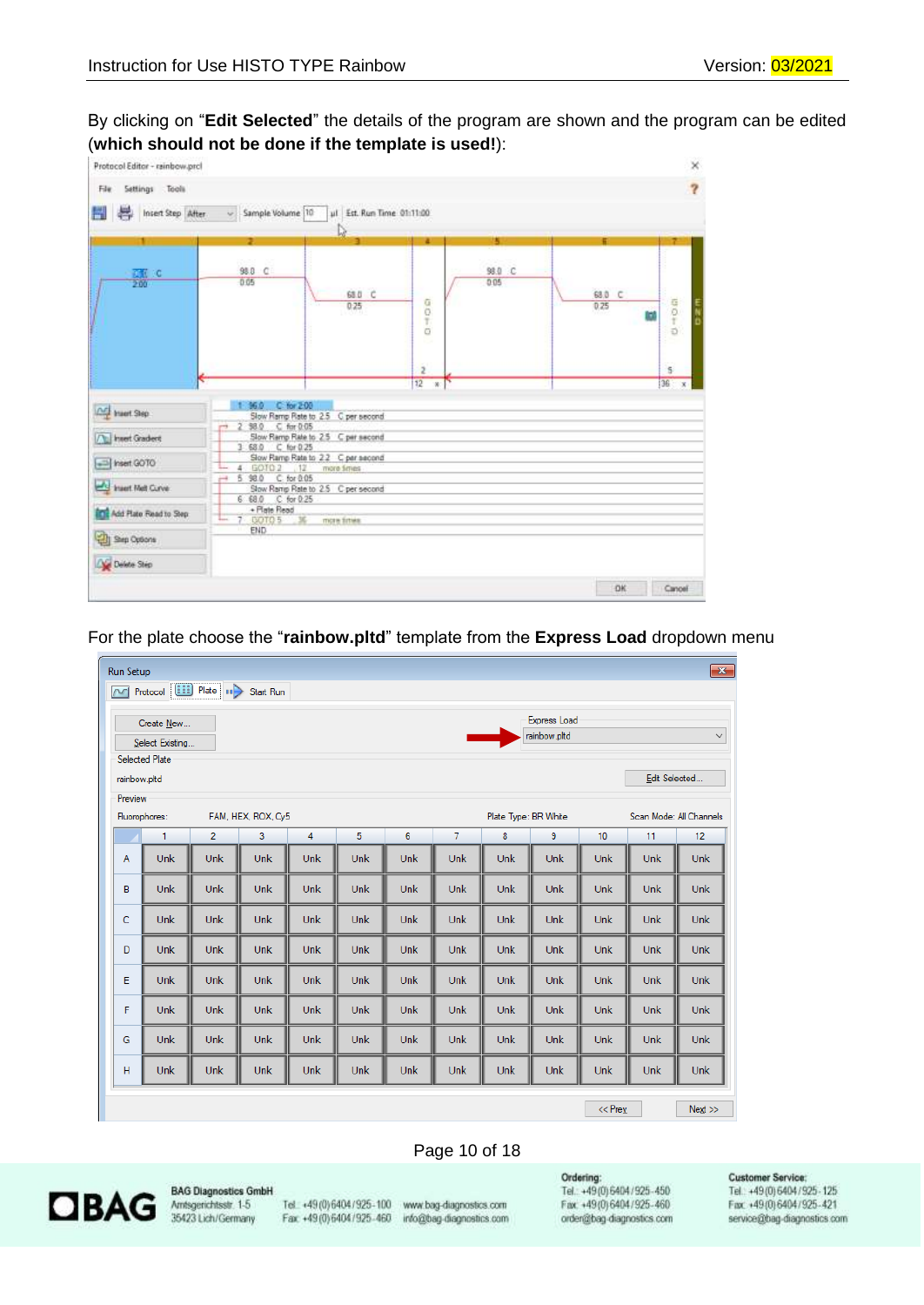By clicking on "**Edit Selected**" the details of the plate are shown and the settings and fluorophores can be edited (**which should not be done if the template is used!**).

It is important that **BR White** is selected for the **Plate Type** and that the standard fluorophores are selected as indicated below:

| Edit<br>File                                    | Settings<br>Plate Size                                                                                                                                                                                                                                                                                                                                                                       | Editing Tools                                      | $+ 30%$                                                  | U Scan Mode All Channels                                      |                                                     |                                                                                                     | н                                                                 |                                          | ≖<br>m                                                                                                                                                | ш<br>Ξ                                | <b>ISI</b><br>×<br>$rac{1}{2}$                             |                                  | <b>Select Fluingmous</b> |                |
|-------------------------------------------------|----------------------------------------------------------------------------------------------------------------------------------------------------------------------------------------------------------------------------------------------------------------------------------------------------------------------------------------------------------------------------------------------|----------------------------------------------------|----------------------------------------------------------|---------------------------------------------------------------|-----------------------------------------------------|-----------------------------------------------------------------------------------------------------|-------------------------------------------------------------------|------------------------------------------|-------------------------------------------------------------------------------------------------------------------------------------------------------|---------------------------------------|------------------------------------------------------------|----------------------------------|--------------------------|----------------|
| L. Lindo                                        | <b>Plate Type</b>                                                                                                                                                                                                                                                                                                                                                                            |                                                    |                                                          | BR VOIRE                                                      |                                                     | $\sim$                                                                                              | <b>Security</b><br><b>Searcher</b><br>$-11$<br><b>Canada</b> Per  | \$<br><b>DOM: NO</b>                     | $\frac{1}{2} \left( \frac{1}{2} \right) \left( \frac{1}{2} \right) \left( \frac{1}{2} \right)$<br>the second<br><b>SEARCHER</b>                       | $\frac{1}{2}$<br>w<br><b>Sales De</b> | $-0.01$<br><b>Said Ball</b><br><b>Tart</b><br><b>SHETE</b> | <b>Tenn Ten</b>                  |                          | <b>Percent</b> |
|                                                 |                                                                                                                                                                                                                                                                                                                                                                                              | Number Convention                                  | ۰                                                        | <b>BR</b> Clear                                               |                                                     | ×                                                                                                   | ≖<br>Pest-                                                        | <b>TAL</b><br><b>First</b>               | $\frac{1}{2}$<br><b>COLOR</b>                                                                                                                         | <b>Target</b><br><b>Fall</b>          | $\mathcal{L}$<br>PHF.                                      | Tager Tiever<br>tool 57 Feb      | <b>Table</b>             | $\frac{1}{2}$  |
|                                                 | Units:<br><b>THE</b>                                                                                                                                                                                                                                                                                                                                                                         | 745                                                | ٠                                                        | <b>STAR</b><br><b>FAM</b><br>HET                              |                                                     | $1 - 4$<br>Filt<br><b>HEK</b>                                                                       | <b>Here</b><br><b>Similar</b><br><b>TABLE</b><br><b>Lake Text</b> | 出<br><b>Signal</b><br><b>Street Till</b> | $\frac{1}{2} \left( \frac{1}{2} \right) \left( \frac{1}{2} \right) \left( \frac{1}{2} \right)$<br><b>Street Bank</b><br><b>SILE</b><br><b>Suite M</b> | 塩<br>$-410$<br>School Print           | <b>HELL</b><br>Toron State<br>. .<br>Suite 14              | low ET Hitt<br>load El New Ned   | dares)<br><b>Departs</b> | $-+$<br>$-4$   |
| Ã.                                              | <b>Target Karl</b><br>Dif                                                                                                                                                                                                                                                                                                                                                                    | Time Fed<br><b>O/I</b>                             |                                                          | Target Next<br>O/L                                            |                                                     | Taise Rad<br>Cyli                                                                                   | $\frac{1}{2}$                                                     | Ħ                                        | н                                                                                                                                                     | н                                     | Ē                                                          | sai Riot<br>lisa (2) diase fift: | states:<br>(Februa)      | 国連<br>14       |
|                                                 | Quasier 705                                                                                                                                                                                                                                                                                                                                                                                  | Ocalar 701                                         |                                                          | Quase 76                                                      |                                                     | Ocean 70E                                                                                           | <b>HELL</b><br>$-310$<br><b>START</b>                             |                                          | $\frac{1}{2} \left( \frac{1}{2} \right) \left( \frac{1}{2} \right) \left( \frac{1}{2} \right)$<br>Select Fluorophones                                 | <b>Harry</b>                          |                                                            |                                  |                          | ×              |
| 谭                                               | m<br>Wr.<br><b>Searched</b>                                                                                                                                                                                                                                                                                                                                                                  | 厧                                                  | <b>RR</b><br><b>PART</b><br>m<br><b>Searched</b>         | ÷<br>man.<br>--                                               | 彊<br><b>HALL</b><br><b>Tomber</b>                   | m<br><b>HAN</b><br><b>Teacher</b>                                                                   | ш<br>Age.<br><b>THE RAIL</b>                                      |                                          | Olanna                                                                                                                                                | Russahuw                              | Selected                                                   |                                  | Color                    |                |
| 방<br><b>Search</b>                              | <b>TAN</b><br><b>Share Will</b>                                                                                                                                                                                                                                                                                                                                                              | <b>The Bat</b><br><b>South 198</b>                 | <b>TER</b><br><b>State Rd</b>                            | Tips:<br>Grand War                                            | $-22$<br><b>Science Till</b>                        | <b>Tark</b><br><b>Seat 19</b>                                                                       | <b>LEE</b><br><b>Super Tife</b>                                   |                                          |                                                                                                                                                       | FW4                                   | ν                                                          |                                  |                          |                |
| 田                                               | 黒<br><b>ABC</b>                                                                                                                                                                                                                                                                                                                                                                              | E                                                  | ÷<br>$-$<br><b>DELT</b>                                  | ÷<br><b>SHEET</b>                                             | ▄<br>499<br><b>ABR</b>                              | 壽<br>$\sim$                                                                                         | Ξ<br>Ager:                                                        |                                          |                                                                                                                                                       | <b>SYDR</b>                           | jn.                                                        |                                  |                          |                |
| <b>THE FIRE</b><br><b>CALL</b><br><b>London</b> | <b>They Fed</b><br>16f<br><b>See St.</b>                                                                                                                                                                                                                                                                                                                                                     | <b>Service Mark</b><br><b>CAT</b><br><b>East M</b> | <b>Northern</b><br><b>SAT</b><br><b>State W</b>          | <b><i><u>Searched</u></i></b><br><b>CH</b><br><b>Grand Rd</b> | <b>THE PART</b><br><b>SP</b><br><b>Simon 14</b>     | <b>Sing Art</b><br>Full.<br>Search PA                                                               | <b>SHEAR</b><br>140<br>Seat 22                                    |                                          |                                                                                                                                                       | PEN<br>TET                            | $\vert \omega \vert$<br>v                                  |                                  |                          |                |
| G                                               | E                                                                                                                                                                                                                                                                                                                                                                                            | F                                                  | π                                                        | Ξ                                                             | 厧                                                   | 面                                                                                                   | E                                                                 |                                          |                                                                                                                                                       | Cal Orange 560                        | гÞ                                                         |                                  |                          |                |
| <b>Tomage Star</b><br>R<br><b>County Title</b>  | <b>Paint Book</b><br><b>THE</b><br><b>Start St</b>                                                                                                                                                                                                                                                                                                                                           | <b>Thing Buy</b><br>DO.<br><b>Daniel Rd</b>        | <b>COLL</b><br><b>Searcher</b><br>14<br><b>Grant</b> Mt. | <b>Provident</b><br><b>Tub</b><br>Strawer (19)                | <b>South Brand</b><br>m<br>$5 - 2$                  | <b>CALLS</b><br><b>Tour Bay</b><br>$\frac{1}{2}$                                                    | <b>Tomage Blue</b><br>$-1241$<br><b>Small</b> for                 |                                          |                                                                                                                                                       | Cal Gold 540                          | r                                                          |                                  |                          |                |
| н                                               | $\overline{\phantom{a}}$                                                                                                                                                                                                                                                                                                                                                                     |                                                    | 譚                                                        | н                                                             | Ħ                                                   | 筺                                                                                                   | ≖                                                                 |                                          |                                                                                                                                                       | VIC.<br><b>ROY</b>                    | ۳                                                          |                                  |                          |                |
| <b>SALE</b><br><b>THE REAL</b>                  | 层<br><b>Total Road</b>                                                                                                                                                                                                                                                                                                                                                                       | E<br><b>Thursday</b>                               | <b>Select</b><br>Total Park                              | $\frac{1}{2}$<br><b><i><u>Southeast</u></i></b>               | <b>AMER</b><br><b>THE R</b>                         | $-$<br>Teachers'                                                                                    | 100<br><b>HALL</b><br><b>Programs</b>                             |                                          |                                                                                                                                                       | Texas Red                             | Π<br>ж                                                     |                                  |                          |                |
| $-20$<br>Sam 10                                 | $\frac{1}{2} \frac{1}{2} \frac{1}{2} \frac{1}{2} \frac{1}{2} \frac{1}{2} \frac{1}{2} \frac{1}{2} \frac{1}{2} \frac{1}{2} \frac{1}{2} \frac{1}{2} \frac{1}{2} \frac{1}{2} \frac{1}{2} \frac{1}{2} \frac{1}{2} \frac{1}{2} \frac{1}{2} \frac{1}{2} \frac{1}{2} \frac{1}{2} \frac{1}{2} \frac{1}{2} \frac{1}{2} \frac{1}{2} \frac{1}{2} \frac{1}{2} \frac{1}{2} \frac{1}{2} \frac{1}{2} \frac{$ | $-26.4$                                            | <b>STAR</b><br><b>Send War</b>                           | $\frac{1}{2}$                                                 | $\frac{1}{2}$                                       | <b>STAR</b><br><b>Search May</b>                                                                    | فالتباد                                                           |                                          |                                                                                                                                                       | Cal Red 610                           | г                                                          |                                  |                          |                |
| 쁂                                               | ÷<br><b>ABC</b>                                                                                                                                                                                                                                                                                                                                                                              | е<br>$-0.01$                                       | m<br><b>SHOP</b>                                         | е<br>w.                                                       | н<br>$-10$                                          | m<br>$\frac{1}{2} \left( \frac{1}{2} \right) \left( \frac{1}{2} \right) \left( \frac{1}{2} \right)$ | е<br><b>HELL</b>                                                  |                                          |                                                                                                                                                       | Tex 615                               | г                                                          |                                  |                          |                |
| <b>Seattle</b><br><b>TORY</b><br>Search Till    | <b>SOME</b><br><b>FOR</b><br><b>SCALE TO</b>                                                                                                                                                                                                                                                                                                                                                 | <b>South Ave</b><br>124.1                          | <b>STATISTICS</b><br>Tim-<br>Street, No.                 | <b>Sold Ford</b><br>$7 + 1$<br>School Ald                     | <b>THE RAIL</b><br><b>LEST</b><br><b>Search St.</b> | <b>Scott Auto</b><br><b>Little</b><br>Guitar 1981                                                   | <b>SHEAT</b><br>$\frac{10}{2}$ m                                  |                                          |                                                                                                                                                       | Cy5<br>Queen 670                      | P<br>m                                                     |                                  |                          |                |
|                                                 |                                                                                                                                                                                                                                                                                                                                                                                              |                                                    |                                                          |                                                               |                                                     |                                                                                                     |                                                                   |                                          |                                                                                                                                                       | Queser 705                            | π                                                          |                                  |                          |                |
|                                                 |                                                                                                                                                                                                                                                                                                                                                                                              |                                                    |                                                          |                                                               |                                                     |                                                                                                     |                                                                   |                                          |                                                                                                                                                       | Cy5-5                                 | Ë                                                          |                                  |                          |                |

Then start the run and make sure that that the PCR run name contains the **RUN ID** created by the PlexTyper® software as a prefix.

| Run Setup       | [Ad] Protocol [11] Plate (Har Start Flum)                  |          |               |            |               | <b>KLAN</b>                     |
|-----------------|------------------------------------------------------------|----------|---------------|------------|---------------|---------------------------------|
| Run Information |                                                            |          |               |            |               |                                 |
| Notes<br>I.     | Protocol: rainbow.prof<br>Plate: rainbow.pltd              |          |               |            |               |                                 |
|                 | Scan Mode: All Channels<br>Start Run on Selected Block (a) |          |               |            |               |                                 |
|                 | <b>Block Name</b>                                          | $\Delta$ |               | Run Status | Sangle Volume | (D/Bar Code)                    |
|                 |                                                            |          | Type          |            |               |                                 |
|                 |                                                            |          |               |            |               |                                 |
| Select Al Books | Rash Block Indicator 23 Open List                          |          | △<br>Done Lid |            |               | <b>IF</b><br><b>Build Plain</b> |
|                 |                                                            |          |               |            |               |                                 |

#### Page 11 of 18



**BAG Diagnostics GmbH** Amtsgerichtsstr. 1-5<br>35423 Lich/Germany

Tel.: +49 (0) 6404 / 925-100 www.bag-diagnostics.com Fax: +49(0)6404/925-460 info@bag-diagnostics.com

Ordering: Tel.: +49(0)6404/925-450 Fax: +49(0)6404/925-460 order@bag-diagnostics.com

#### **Customer Service:**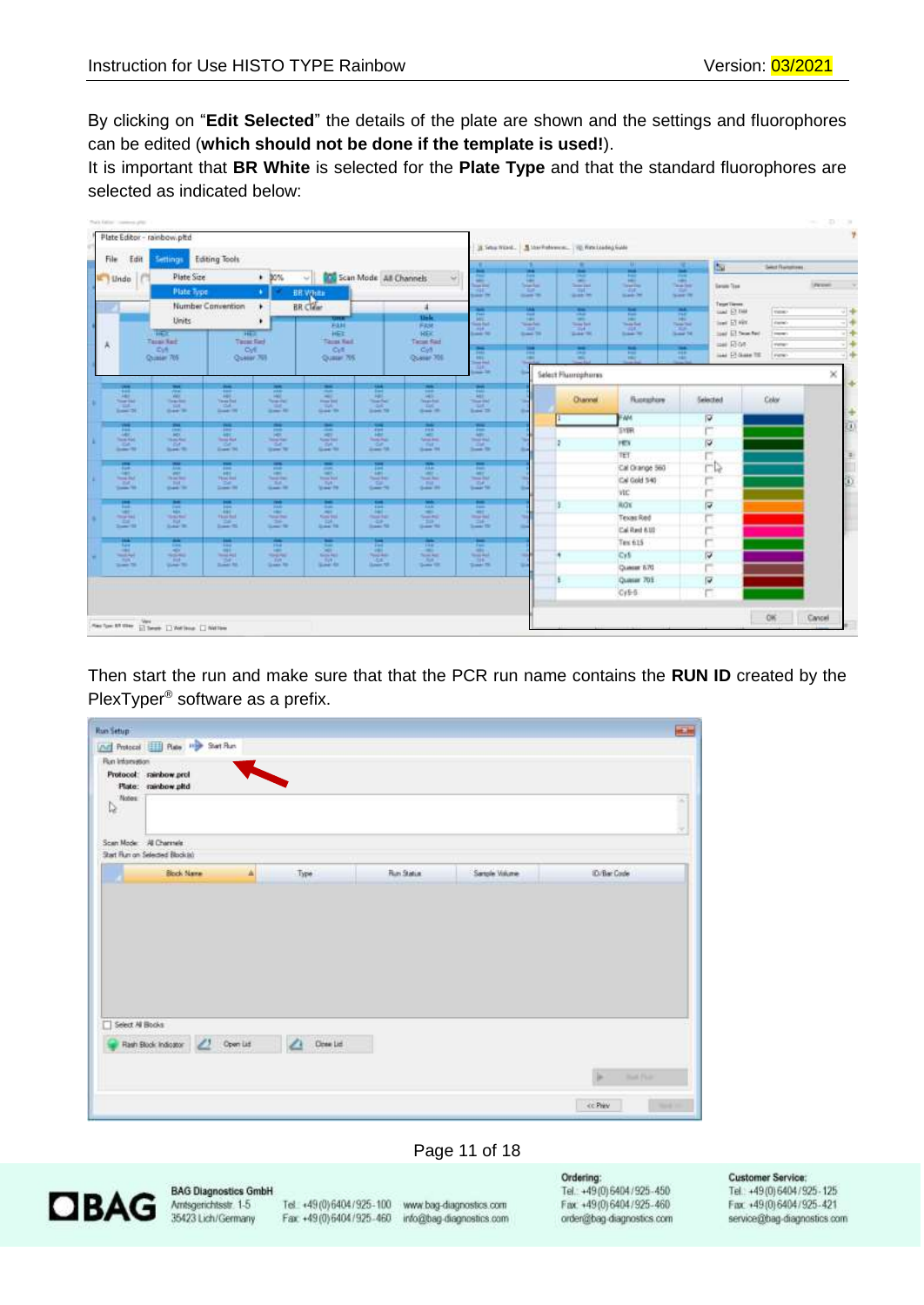#### *Alternatively: Perform the real-time PCR run with a "stand-alone" Instrument*

On the touchscreen of the CFX Instrument select the rainbow protocol and ensure to select scan mode "**All Channels**" before you start the run.



#### *Alternatively: Data Export from a "stand-alone" instrument*

After the run, export the data to an USB stick (using the **File Options**). The open and save the data file in the CFX Maestro software.



#### **Data Export from the CFX Maestro Software**

From the data analysis screen of the CFX Maestro software export the data using the Excel 2007 format. Transfer the files to a computer with the Plex Typer® software installed.



#### Page 12 of 18

<span id="page-11-0"></span>

**BAG Diagnostics GmbH** Amtsgerichtsstr. 1-5 35423 Lich/Germany

Tel.: +49 (0) 6404 / 925-100 www.bag-diagnostics.com Fax: +49(0)6404/925-460 info@bag-diagnostics.com

Ordering: Tel.: +49(0) 6404/925-450 Fax: +49(0)6404/925-460 order@bag-diagnostics.com

#### **Customer Service:**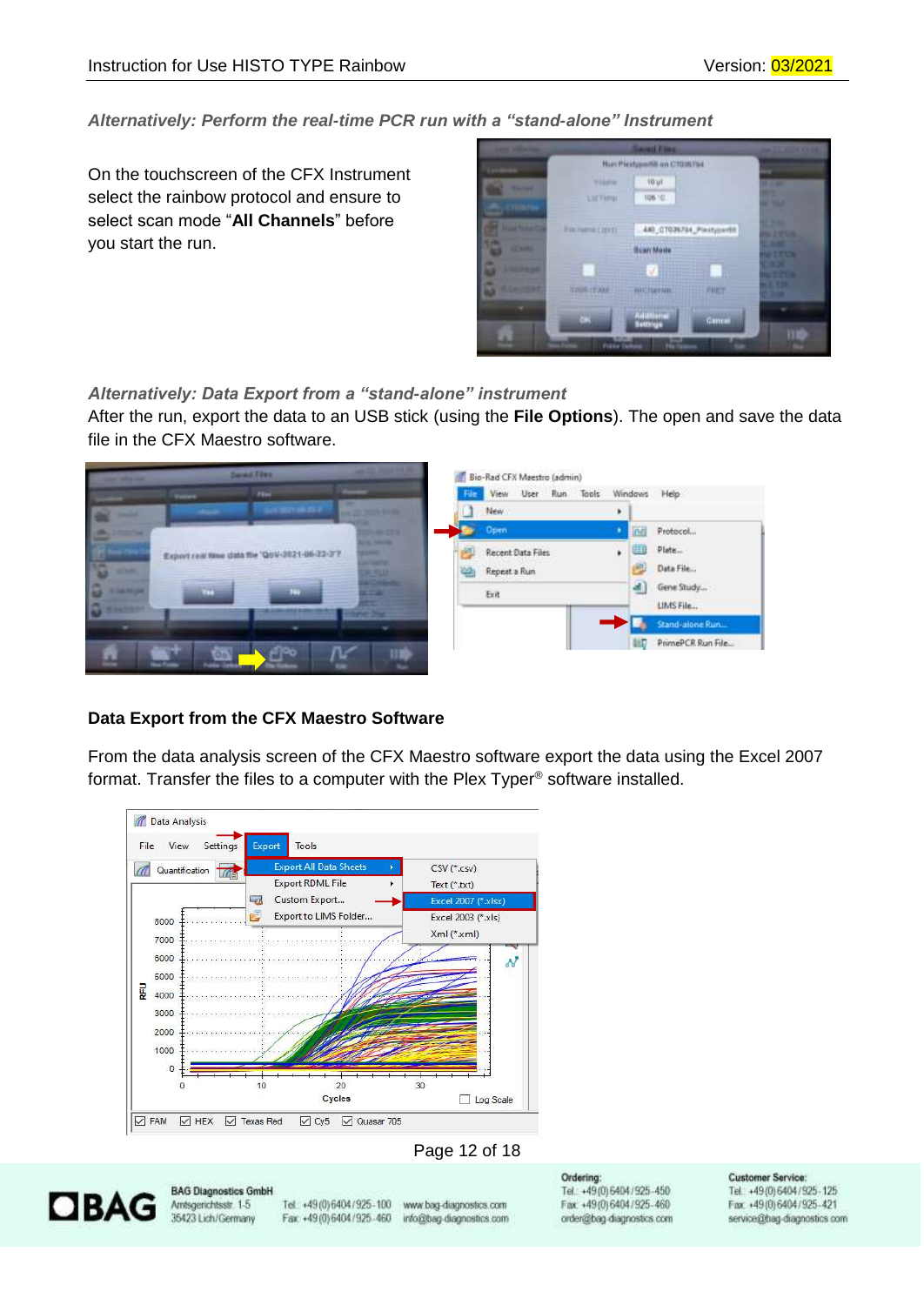#### **6.6 Evaluation and interpretation of the results**

For evaluation and interpretation of the data it is mandatory to use the PlexTyper<sup>®</sup> software (available free of charge from BAG Diagnostics) in conjunction with the kit specific data files. The kit files required for the evaluation are available from the BAG Diagnostics download server [\(www.service.bag-diagnostics.com\)](http://www.service.bag-diagnostics.com/).

Please make a note of the lot number of the kit. The interpretation kit files are product and lot specific. Use of incorrect kit files could result in incorrect genotyping. For interpretation of the results the raw data must be transferred from the thermocycler to a computer running the PlexTyper® software (e.g. with a suitable USB drive).

HISTO TYPE Rainbow is a 5-channel, 96 well multiplex genotyping test. It is possible to view data on the amplification machine software, but it is not possible to interpret without use of the PlexTyper® software.

#### <span id="page-12-0"></span>**6.7 Import of the results file into the PlexTyper® software**

**Please follow the instructions for use for the PlexTyper**® **software for interpretation of the data.**

Open the PlexTyper® software. From the home screen choose **View plates with no associated results** under **Plates**. A list opens with all tests that are not linked with raw data yet. There is a global **Search** field at the top of the table to search the whole table.

| View Plates With No Associated Results |           |                |         |                    |           |                   |      |            |             |                  |               |
|----------------------------------------|-----------|----------------|---------|--------------------|-----------|-------------------|------|------------|-------------|------------------|---------------|
| 192                                    |           | <b>Search</b>  |         |                    |           |                   |      |            |             |                  |               |
| Flun ID                                | Test Size | When Added     | User.   | Product Number Lot |           | <b>Kit Name</b>   | KSI  | Sample IDT | Sample ID2  | <b>Full Name</b> | Date of Birth |
| - 14                                   |           | 96 13 May 2020 | action. | 7212230            | 950FEHM00 | HittoType Rainbow | 1017 | 192005     | <b>WONA</b> |                  |               |
| $\frac{\text{PTS}}{\text{PT6}}$        |           | 96 13 May 2020 | admin   | 728220             | 950FEHM06 | HistoType Rainbow | 1017 | 920030     | PAR         |                  |               |
|                                        |           | 96 13 May 2020 | admin   | 728220             | 950FEHM06 | HistoType Rainbow | 1017 | 970744     |             |                  |               |

Double click on the required test to be interpreted; this opens the results summary window. Select **Import File** and select the XML file with the correct PT RUN ID prefix (e.g. PT4.xml) exported from the CFX cycler.

Initial loading of the kit file data takes approximately 45 seconds, unless it is already open, the bottom left corner of the screen shows a progress bar. After that the results for user review are presented.

A negative control (NTC) is used as contamination control. If DNA or contaminating amplicon is inadvertently added to the NTC reaction a positive signal will occur. If the Cq is less than 36 it will be detected as possible contamination by the PlexTyper® software and a warning message is generated. Amplification signals above Cq 36 in the NTC are regarded as PCR artefacts and are

#### Page 13 of 18



**BAG Diagnostics GmbH** Amtsgenichtsstr. 1-5 35423 Lich/Germany

Tel.: +49 (0) 6404 / 925-100 www.bag-diagnostics.com Fax: +49 (0) 6404 / 925 - 460 info@bag-diagnostics.com Ordering: Tel.: +49(0) 6404/925-450 Fax: +49(0)6404/925-460 order@bag-diagnostics.com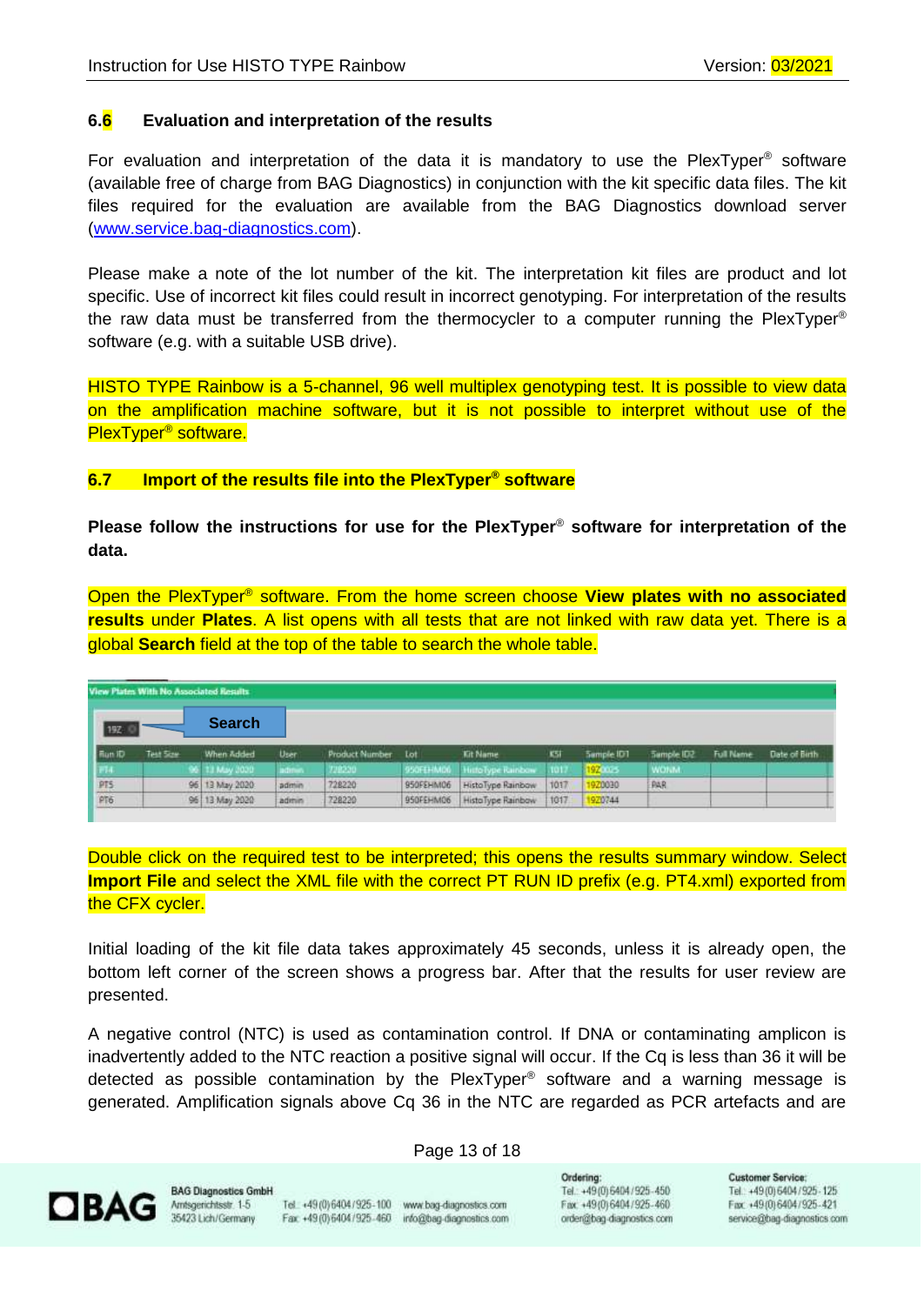disregarded. If PCR contamination is suspected, it is advisable to follow local decontamination guidelines and to exchange the reagents.

The raw data collected from the cycler-specific software will be imported into the PlexTyper<sup>®</sup> software. Based on the Cq values, RFUs (relative fluorescence units), quality scores and the curve progression the PlexTyper ® software determines the molecular genetic HLA pattern of the specimens used (see instructions for use for PlexTyper<sup>®</sup> for details).

### <span id="page-13-0"></span>**7. WARNINGS AND DISPOSAL INSTRUCTIONS**

HISTO TYPE Rainbow is **designed for in vitro diagnostic use**. The kit should only be used by specially trained, qualified personnel. All work should be performed in accordance with Good Laboratory Practice.

All materials of biological origin used in the test to obtain DNA (e.g. blood) should be considered as potentially infectious. Therefore, appropriate safety precautions are recommended when handling biological materials as required by Good Laboratory Practice standards. Biological materials must be inactivated before disposal (e.g. by autoclaving). Disposable materials must be autoclaved or incinerated after use.

Spilled potentially infectious material should be removed immediately with an absorbent paper towel and the contaminated area disinfected with an appropriate disinfectant or 70% Ethanol. Material used to remove spills must be inactivated before disposal (e.g. by autoclaving).

Disposal of all specimens, unused reagents and waste should be in accordance with the legislation of the respective country and the local authorities.

Microbial contamination of reagents while taking aliquots should be avoided. The use of sterile disposable pipettes and pipette tips is recommended. Do not use reagents looking cloudy or showing signs of microbial contamination.

#### **For the Plex Mix the following hazardous material labeling are applicable:**

#### **Symbol: Warning**



**Hazard statements** H317 May cause an allergic skin reaction. **Precautionary statements** P101 If medical advice is needed, have product container or label at hand. P102 Keep out of reach of children. P103 Read carefully and follow all instructions. P302+P352 IF ON SKIN: Wash with plenty of water.

P280 Wear protective gloves/protective clothing/eye protection/face protection/hearing protection. P333+P313 If skin irritation or rash occurs: Get medical advice/attention. P501 Dispose of contents/container in accordance with local/national regulation.



**BAG Diagnostics GmbH** Amtsgenichtsstr. 1-5 35423 Lich/Germany

Tel.: +49 (0) 6404 / 925-100 www.bag-diagnostics.com Fax: +49(0)6404/925-460 info@bag-diagnostics.com

Page 14 of 18

Ordering: Tel.: +49(0) 6404/925-450 Fax: +49(0)6404/925-460 order@bag-diagnostics.com **Customer Service**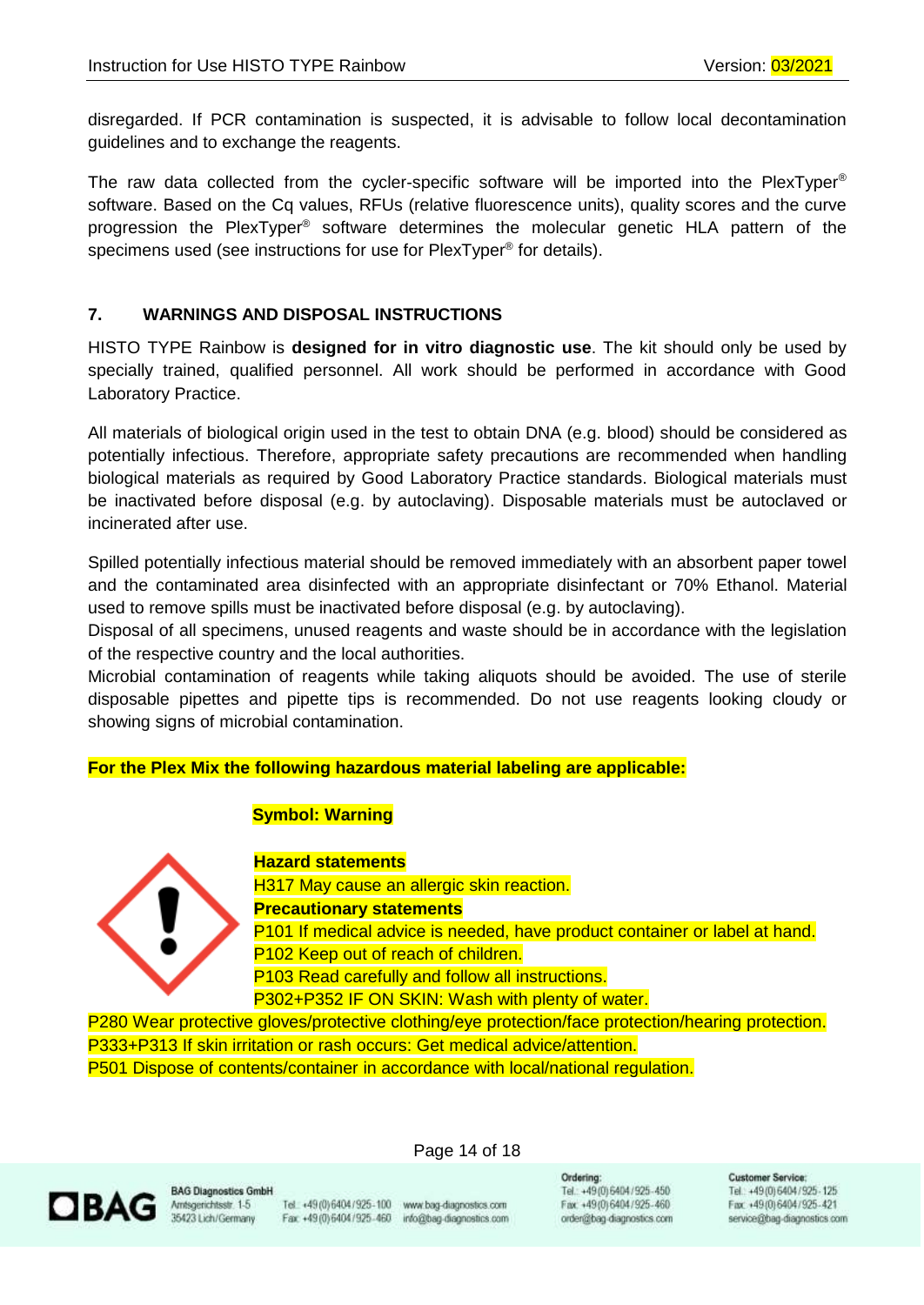A material safety data sheet (MSDS) for the Plex Mix is available for download from **[www.bag](http://www.bag-diagnostics.com/)[diagnostics.com](http://www.bag-diagnostics.com/)**. No further MSDS are required according to article 31 of REACH regulation (EC) no. 1907/2006 and the regulation (EC) no. 1272/2008.

#### <span id="page-14-0"></span>**8. KIT SPECIFICATIONS**

The combination of primers and probes allows the determination of human HLA class I and II alleles according to lot-specific data (low to medium resolution, detection of all alleles with the exception of single rare alleles). The accuracy and reproducibility of the reactivity of the test kit is checked for each lot with control specimens with known HLA-alleles. The kit determines the HLA-Loci A, B, C, DRB1, DRB3, DRB4, DRB5, DQA1, DQB1, DPA1 and DPB1.

#### **8.1 SPECIFIC PERFORMANCE CHARACTERISTICS**

#### <span id="page-14-1"></span>**8.1.1 Diagnostic sensitivity and specificity**

A total of 177 DNA samples pre-typed for all or some of the analysed HLA loci were tested with the HISTO TYPE Rainbow kit to show the correct reactivity. There was a 100% concordance of results with the pre-typings.

| Locus            | No of samples with previous result for the locus | Concordant | % Concordance |
|------------------|--------------------------------------------------|------------|---------------|
| A                | 177                                              | 177        | 100%          |
| B                | 177                                              | 177        | 100%          |
| C                | 177                                              | 177        | 100%          |
| DRB1             | 174                                              | 174        | 100%          |
| DRB <sub>3</sub> | 165                                              | 165        | 100%          |
| DRB4             | 165                                              | 165        | 100%          |
| DRB <sub>5</sub> | 165                                              | 165        | 100%          |
| DQA1             | 161                                              | 161        | 100%          |
| DQB1             | 171                                              | 171        | 100%          |
| DPA1             | 117                                              | 117        | 100%          |
| DPB1             | 141                                              | 141        | 100%          |

#### <span id="page-14-2"></span>**8.1.2 Analytical sensitivity and measuring range**

Validation tests have shown that variation of the amount of DNA from 5 ng to 50 ng per reaction has no significant effect on the specific detection of HLA alleles.

#### <span id="page-14-3"></span>**8.1.3 Analytical specificity / cross reactive substances**

Eight substances that might interfere with the assay were tested and the following concentrations were shown to have no detrimetal effect on the results:

| <b>Substance</b>       | <b>Maximal non-inhibitory concentration</b> |
|------------------------|---------------------------------------------|
| <b>Protein (BSA)</b>   | $0.2$ mg/ml                                 |
| TE (Tris/EDTA, pH 8.0) | 7 mM Tris, 0.7 mM EDTA                      |
| <b>NaCl</b>            | $20 \text{ mM}$                             |
| <b>Ethanol</b>         | $1\%$                                       |
| <b>Haemoglobin</b>     | $0.01$ mg/ml                                |

#### Page 15 of 18



Tel.: +49 (0) 6404 / 925-100 www.bag-diagnostics.com Fax: +49(0)6404/925-460 info@bag-diagnostics.com

Ordering: Tel.: +49(0) 6404/925-450 Fax: +49(0)6404/925-460 order@bag-diagnostics.com **Customer Service**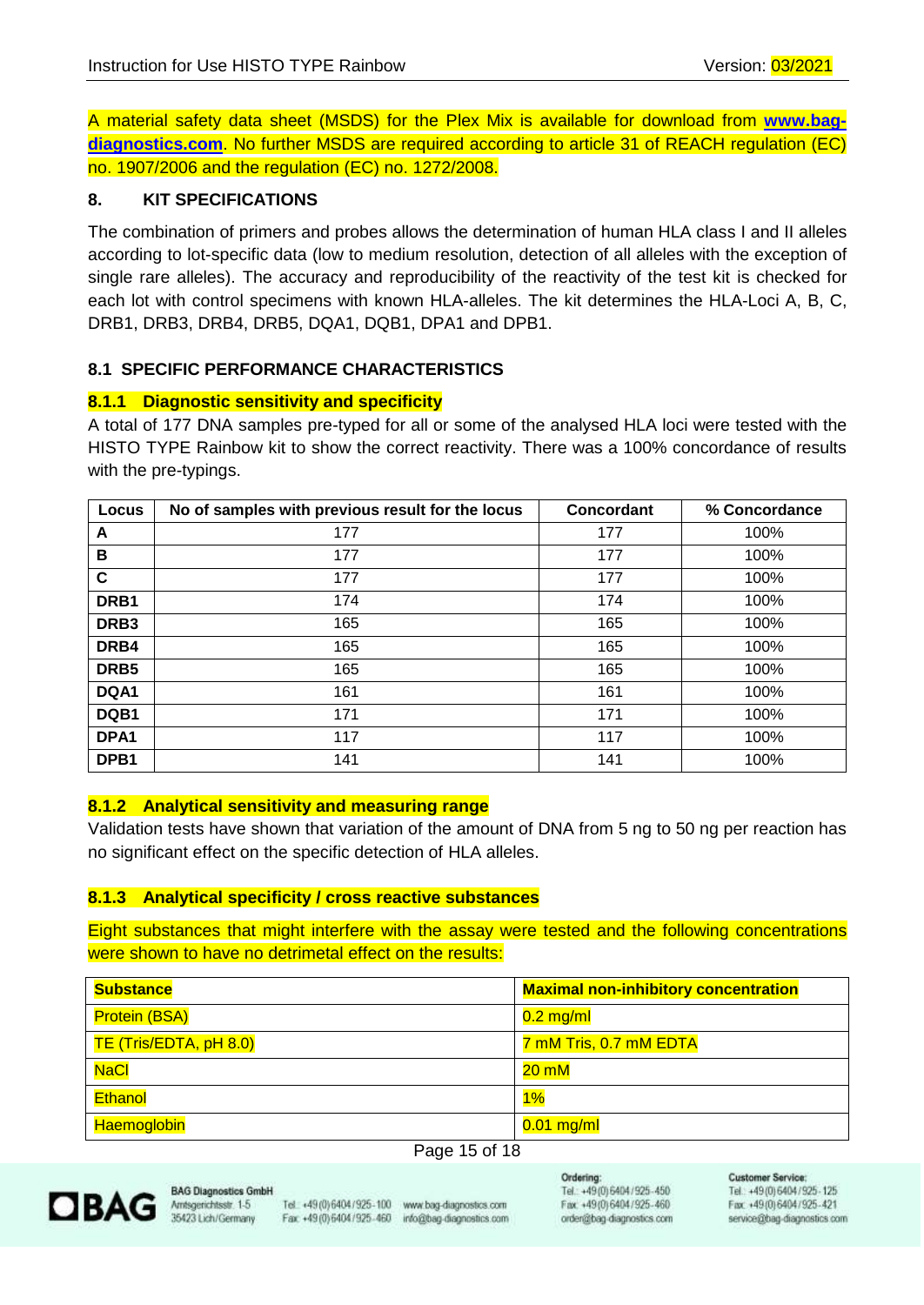| <b>Substance</b>                                       | <b>Maximal non-inhibitory concentration</b> |
|--------------------------------------------------------|---------------------------------------------|
| Sodium Citrate                                         | 7 mM                                        |
| DNA extraction buffer 1 (Qiagen QIAamp DNA Blood Kits) | $1\%$                                       |
| DNA extraction buffer 2 (Qiagen QIAamp DNA Blood Kits) | 2%                                          |

#### <span id="page-15-0"></span>**9. LIMITS OF THE METHOD**

During DNA isolation, special attention must be paid to the fact that the RT-PCR method reacts very sensitively to cross-contaminations. Special care should be taken to avoid contamination of kit reagents and other laboratory materials with amplicons or DNA.

The performance of a negative control without DNA in well H12 is strongly recommended. No fluorescence signal below 36 Cq should be detected in the NTC (H12) with molecular grade water . In the case of signal development in the negative control, the PCR laboratory workplace may have to be decontaminated from DNA and the reagents exchanged if necessary. All devices (e.g. pipettes, real-time cyclers) must be calibrated according to the manufacturer's specifications.

#### <span id="page-15-1"></span>**10. INTERNAL QUALITY CONTROL**

Internal quality controls for new lots can be performed with a combination of DNA specimens with known HLA type. An internal control to verify successful amplification is included in the dried oligomixes.

Performance of negative controls (well H12) to detect possible contaminations is recommended. For this purpose, prepare a test without DNA (NTC), see chapter  $6.4$ .

#### <span id="page-15-2"></span>**11. TROUBLESHOOTING**

For interpretation trouble shooting please see the Instructions for Use for PlexTyper® Software.

| <b>Symptom</b>             | Possible Reason                                       | <b>Potential Solution</b>                                                                    |  |
|----------------------------|-------------------------------------------------------|----------------------------------------------------------------------------------------------|--|
|                            | Presence of an inhibitor in the<br>DNA.               | Try a different extraction or sample.                                                        |  |
|                            | Insufficient DNA in the reaction.                     | Repeat test with correct amount of<br>DNA.                                                   |  |
| <b>FAM signals weak or</b> | Check PCR program.<br>Wrong amplification parameters. |                                                                                              |  |
| absent across whole        |                                                       | Check concentration / quality of DNA.                                                        |  |
| plate                      | Contaminated or degraded DNA.                         | Check DNA on a gel.                                                                          |  |
|                            |                                                       | Repeat DNA isolation.                                                                        |  |
|                            | Degraded Fluorescent probes or<br>primers.            | Avoid exposure to light and frequent<br>thawing and freezing.<br>Observe storage conditions. |  |

## **DBAG**

**BAG Diagnostics GmbH** Amtsgenichtsstr. 1-5 35423 Lich/Germany

Tel.: +49 (0) 6404 / 925-100 www.bag-diagnostics.com Fax: +49(0)6404/925-460 info@bag-diagnostics.com

Page 16 of 18

Ordering: Tel.: +49(0) 6404/925-450 Fax: +49(0)6404/925-460 order@bag-diagnostics.com **Customer Service**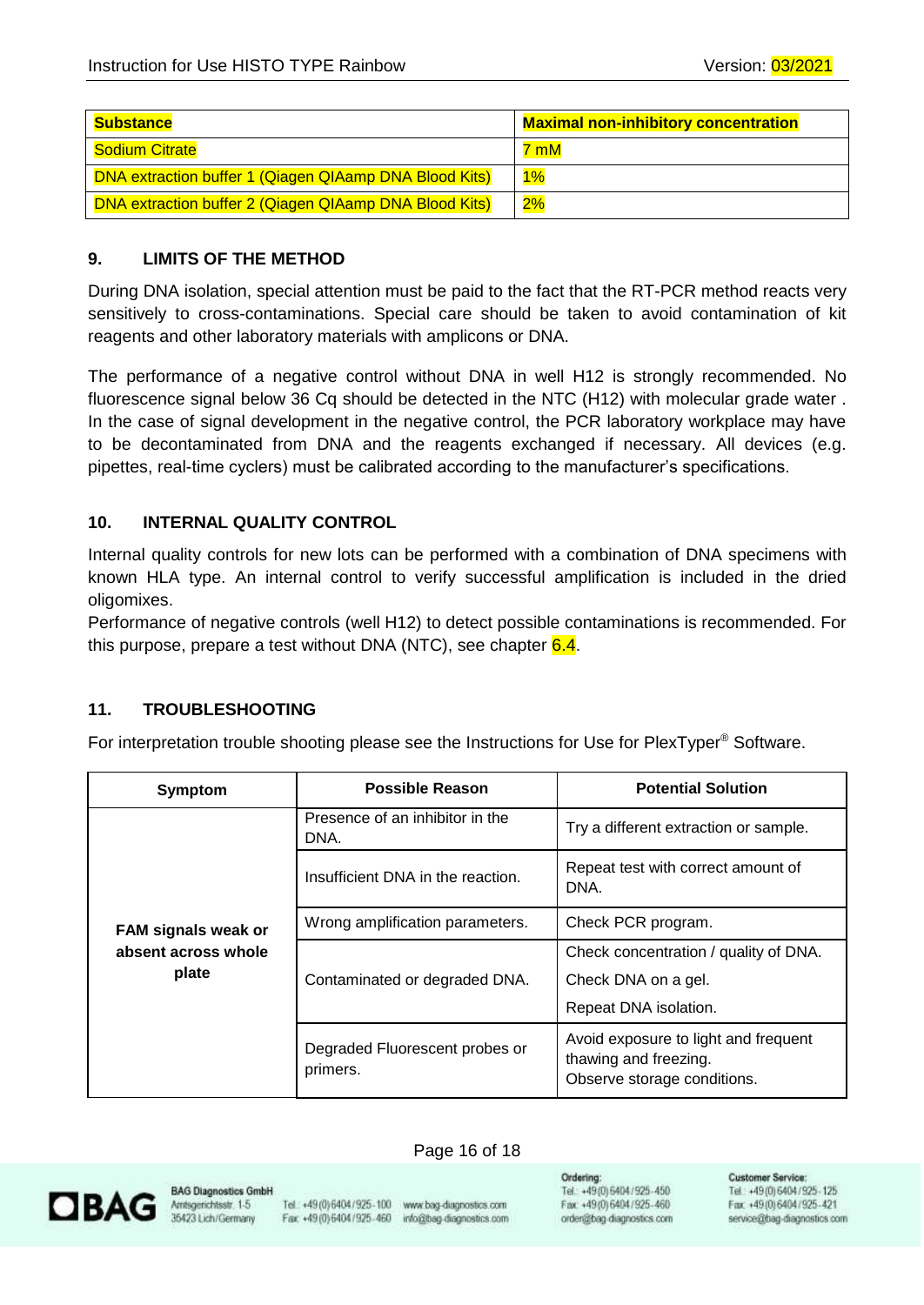| Symptom                                  | <b>Possible Reason</b>                                                      | <b>Potential Solution</b>                                                                                                                                                                             |  |
|------------------------------------------|-----------------------------------------------------------------------------|-------------------------------------------------------------------------------------------------------------------------------------------------------------------------------------------------------|--|
|                                          | Bubbles in the reaction / residual<br>liquid at the inner wall of the tube. | Careful pipetting.<br>Spin down PCR plate.                                                                                                                                                            |  |
| Poor or no FAM signal in                 | Ensure all wells receive the<br>User error.<br>required volume of reagents. |                                                                                                                                                                                                       |  |
| individual wells                         | Evaporation of the reagents due to<br>incorrect closing of the PCR tubes.   | Make sure that the PCR tubes are<br>closed properly.<br>Caution with adhesive foils in the<br>edge area.                                                                                              |  |
|                                          | Contamination with DNA or amplicon<br>in the negative control.              | Repeat the test.<br>Decontaminate the workplace.                                                                                                                                                      |  |
| <b>Signal in the Negative</b><br>Control | Amplification due to PCR artefact.                                          | Review after import into<br>PlexTyper <sup>®</sup> , if the signal may be<br>below the thresholds and the data<br>may in fact be OK (please note the<br>PlexTyper <sup>®</sup> Instructions for Use). |  |

### <span id="page-16-0"></span>**12. TRADE NAMES USED**

TaqMan® is a tradename of Roche Molecular Systems Inc.

® Cal Fluor & Quasar Dyes are the registered trademark of LGC Biosearch Technologies

## <span id="page-16-1"></span>**13. EXPLANATION OF THE SYMBOLS USED ON THE LABELS**

|                   | Sufficient for n tests                           |
|-------------------|--------------------------------------------------|
|                   | Storage temperature / lower limit of temperature |
| $\mathbf{r}$      | Consult to instruction for use                   |
|                   | Manufacturer                                     |
|                   | Use by                                           |
| <b>CONT</b>       | Content, contains                                |
| eIFU              | Electronic instructions for use                  |
| <b>HLA TYPING</b> | Intended use: HLA typing                         |
| <b>IVD</b>        | For in vitro diagnostic use                      |
| LOT               | Batch code                                       |
| PCRFOIL           | PCR foil                                         |

#### Page 17 of 18



Tel.: +49 (0) 6404 / 925-100 www.bag-diagnostics.com Fax: +49(0)6404/925-460 info@bag-diagnostics.com

Ordering:<br>Tel.: +49(0)6404/925-450 Fax: +49(0)6404/925-460 order@bag-diagnostics.com

#### **Customer Service:**